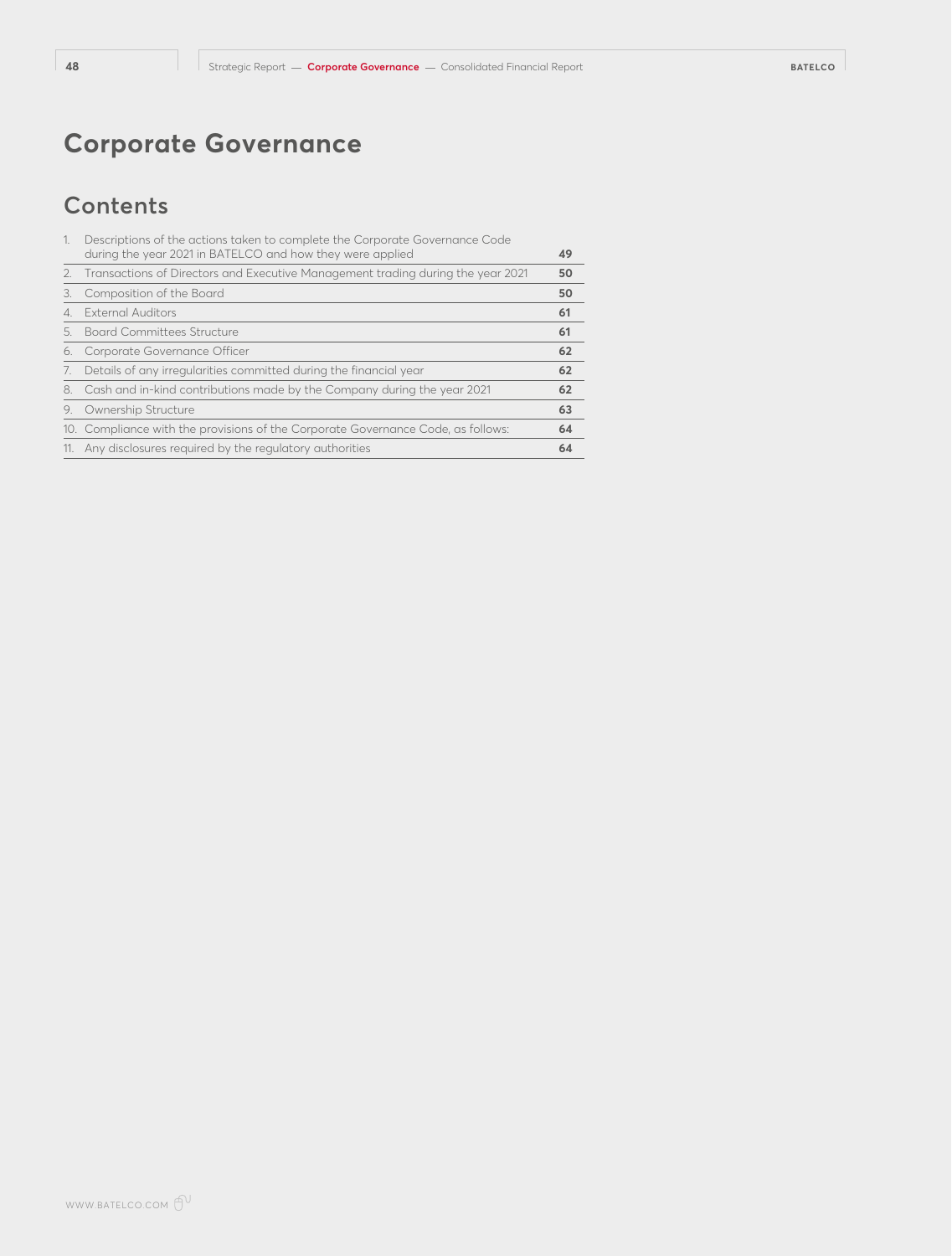## for the year 2021

## **1. Descriptions of the actions taken to complete the Corporate Governance Code during the year 2021 in BATELCO and how they were applied**

As a Bahrain-based Company, BATELCO is subject to the Corporate Governance standards of Bahrain Commercial Companies Law; and in line with the Corporate Governance Code 2018 of the Ministry of Industry, Commerce and Tourism (MOICT). BATELCO aspires to the highest standards of ethical conduct based on sound Corporate Governance**,** in accordance with its commitment to both meeting legal and regulatory requirements and adhering to international best practices, BATELCO has put in place a comprehensive Corporate Governance framework to maximize operational efficiency and protect shareholders' rights. BATELCO regards the guiding principles of its Corporate Governance framework to be fairness, transparency, accountability and responsibility, and is committed to complying with the ten principles of the Corporate Governance Code. The Board of Directors undertook measures and ensured that for the year ended 31 December 2021, BATELCO was compliant with the provisions of the Corporate Governance Code 2018 of the Ministry of Industry, Commerce and Tourism (MOICT) (please refer to page number **64** of the report). The Board has resolved that it shall investigate any non-compliance or deviations from its Corporate Governance Guidelines which have been established and is available on the Company's website; or can be obtained from the Corporate Governance Officer.

In order to ensure that the Company follows the Corporate Governance standards, in the year 2021 the Board of Directors reviewed the Board and Committee charters as part of the review conducted every two years and made some enhancements to ensure an efficient governance framework is adapted across the Board and Committee meetings. Additionally, the Board hosted a training session for the Board of Directors which was focused on Network and cybersecurity trends, not to mention a dedicated training session for the Audit committee members on the Digital evolution of auditing.

## **Key Persons Policy**

As part of their policies to maintain a fair, orderly and transparent securities market, the Bahrain Bourse and the Central Bank of Bahrain (CBB) enforced the stipulation of "Key Persons' Dealing Policy" on listed companies. The policy regulates the trading of securities by members of the Board of Directors, Executive Management and other defined members of staff in the Company that are defined as Key Persons. The Directors have access to sensitive information that if exposed to the market, may directly or indirectly affect the value or price of the securities. Batelco ensures the adherence to the Key Persons Policy and reports on a regular basis to the CBB and Bahrain Bourse as required and on any irregular activities that may occur from a key person within the Company. A copy of the policy can be reviewed on the Company's website.

### **Elections of the Board of Directors, its Term, Induction and Orientation**

According to Article (27) of the Company's Articles of Association the Term of Directors membership on the Board shall not exceed 3 years. The recent term begun in March 2020 and the start of the new term will be in March 2023. The board placed formal, rigorous and transparent procedures for the appointment of new directors to the Board. The Nomination Committee handles the responsibility of overseeing the process of nomination to the Board, and all candidates are identified against a criterion in line with Article (28) of the Company's Articles of Association. At the Annual General Assembly Meeting in the year 2020, the new board composition was announced and upon the appointment of the new directors, the Company handled the induction and orientation of the Directors to assist in familiarizing them with the organization and their duties and responsibilities. In addition to that, they were briefed about the terms and conditions of their directorship, the annual remuneration, and entitlement to reimbursement of expenses and access to independent professional advice when needed, not to mention any directorship in the Board sub committees or Opco's.

#### **Termination of Directors**

The membership of the Directors is terminated upon the expiry of the term upon which the director shall be subject to re-election. The termination of directorship can also take effect if any Director is in breach of the conditions outlined in Article (29) of the Company's Articles of Association.

## **Performance Evaluation**

In line with the governing laws of the Kingdom, the Board members undergo an annual performance evaluation of the Board, Board Committees', and their individual performance. The evaluation is designed to determine whether the Board, its Committees, and its directors are capable of providing high level of judgment. For the year 2021, All directors have effectively completed their performance evaluations and the result of the Board Performance evaluation was 91.73% (Excellent) as per the evaluation rating criteria. The next performance evaluation of the Board is scheduled for 2022.

#### **Code of Conduct and Whistle Blowing Policy**

The Board of Directors have developed a Code of Conduct and Ethics policy for the Board of Directors, which in line with the regulations of the MOICT Corporate Governance Code; and ensure that the Board of Directors are aware of their role towards conducting ethical practices. The Board of Directors has also developed a whistle blowing policy which has been communicated to the employees of the Company to guide them and promote ethical behavior, honesty and integrity in their normal daily activities; and to safeguard and uphold the reputation of the Company at all times. The policies can be reviewed on the Company's website.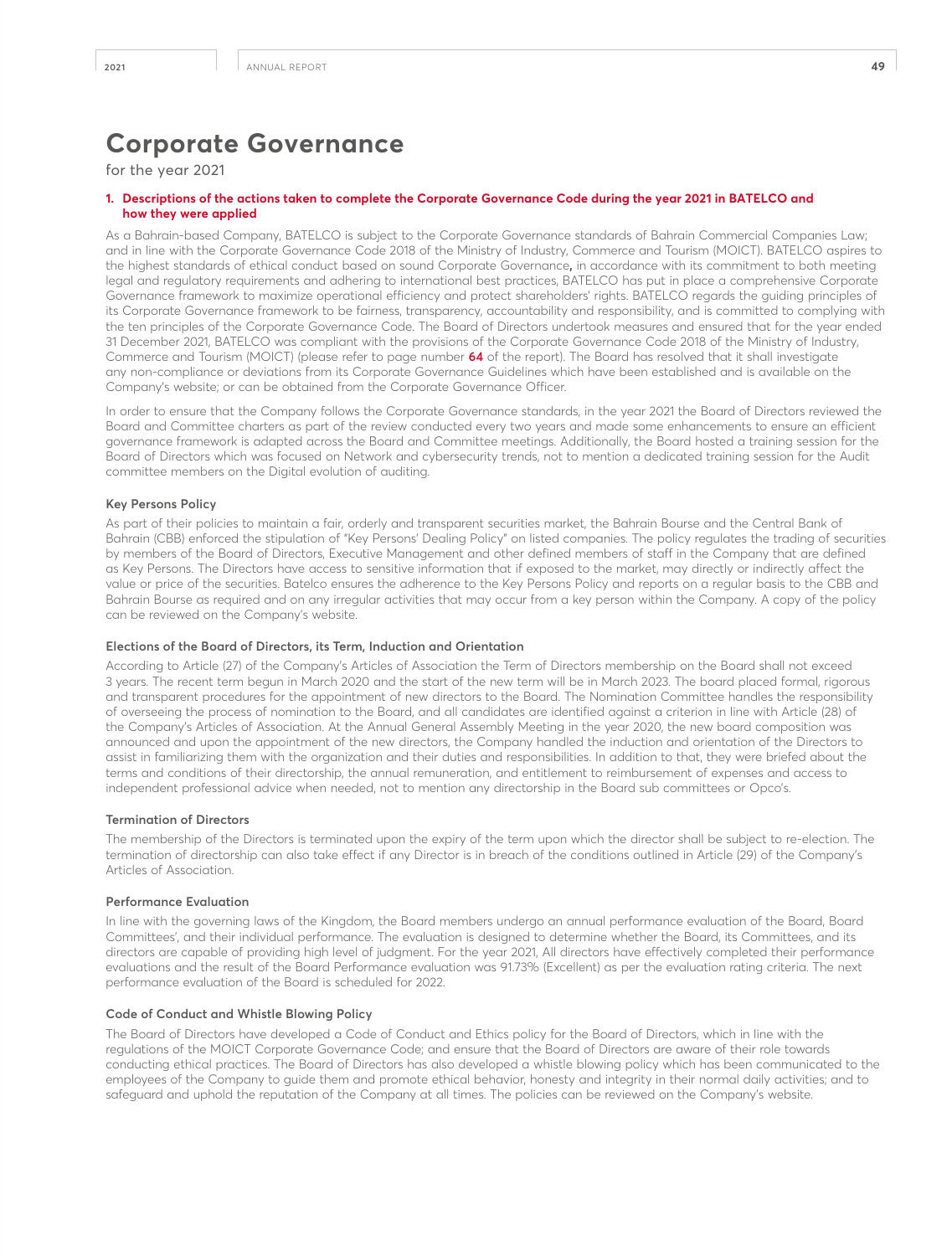(Continued)

## **2. Transactions of Directors and Executive Management trading during the year 2021**

The following table provides details of shares owned by the Board of Directors and Executive Management during the year 2021. For further details, kindly refer to **note 36** in the Financial Statements.

| #              | Name                           | Position/kinship                                           | Shares held at<br>31/12/2021 | <b>Total Sale</b><br>Transaction in<br>2021 | <b>Total Purchase</b><br><b>Transaction in</b><br>2021 |
|----------------|--------------------------------|------------------------------------------------------------|------------------------------|---------------------------------------------|--------------------------------------------------------|
|                | Raed Abdulla Fakhri            | Director                                                   | 5.240                        | Nil                                         | Nil                                                    |
| 2              | Batelco Employee Benefit Trust | Company Employee Share<br>incentive scheme                 | 1.712.541                    | Nil                                         | 293.986                                                |
| 3              | Christopher Hild               | Chief Strategy Officer                                     | 41,000                       | Nil                                         | 41,000                                                 |
| $\overline{4}$ | Reem Al Tajer                  | Director of Treasury & Investor<br>Relations               | 5.987                        | Nil                                         | Nil                                                    |
| 5              | Nicolas Di Vara                | Director Digital Growth Strategy                           | 7.000                        | Nil                                         | 7.000                                                  |
| 6              | Mohammed Mustafa Ali           | Director Revenue Management &<br><b>Business Assurance</b> | 30,400                       | Nil                                         | Nil                                                    |

## **3. Composition of the Board**

The Board of the Company comprises of 10 Directors, 8 whom are Non- Executive Independent Directors, below are their details:

| # | <b>Name</b>                                                | <b>Type</b>                         | Qualification<br>and Experience                                                                                                                                                                                                                                                   | Appointment<br>and Term of<br>Directorship                                                                                                  | Directorships and<br>positions in other<br>companies                                                                                                                   | Positions in any<br>key regulatory,<br>government<br>or commercial<br>entities. |
|---|------------------------------------------------------------|-------------------------------------|-----------------------------------------------------------------------------------------------------------------------------------------------------------------------------------------------------------------------------------------------------------------------------------|---------------------------------------------------------------------------------------------------------------------------------------------|------------------------------------------------------------------------------------------------------------------------------------------------------------------------|---------------------------------------------------------------------------------|
| 1 | Shaikh<br>Abdulla<br>bin Khalifa<br>Al Khalifa<br>Chairman | $Non -$<br>Executive<br>Independent | Bachelor of Science in Business<br>Administration from the George<br>Washington University, USA.<br>Started his career at the Arab<br>Banking Corporation B.S.C.<br>Served as Head of Wealth<br>Management at Standard<br>Chartered Bank, Bahrain.<br>Over 23 years of experience | Appointed by<br>Mumtalakat<br>since June 2018<br>until the end<br>of term. Was<br>reappointed<br>in AGM 2020<br>for a period of<br>3 years. | • Chairman of BTC Sure<br><b>Group Limited Company</b><br>(UK)<br>$\cdot$ Chairman of SICO<br>Investment Bank<br>• Deputy Chairman of<br>Bank of Bahrain and<br>Kuwait | Chief Executive<br>Officer at<br>Osool Asset<br>Management                      |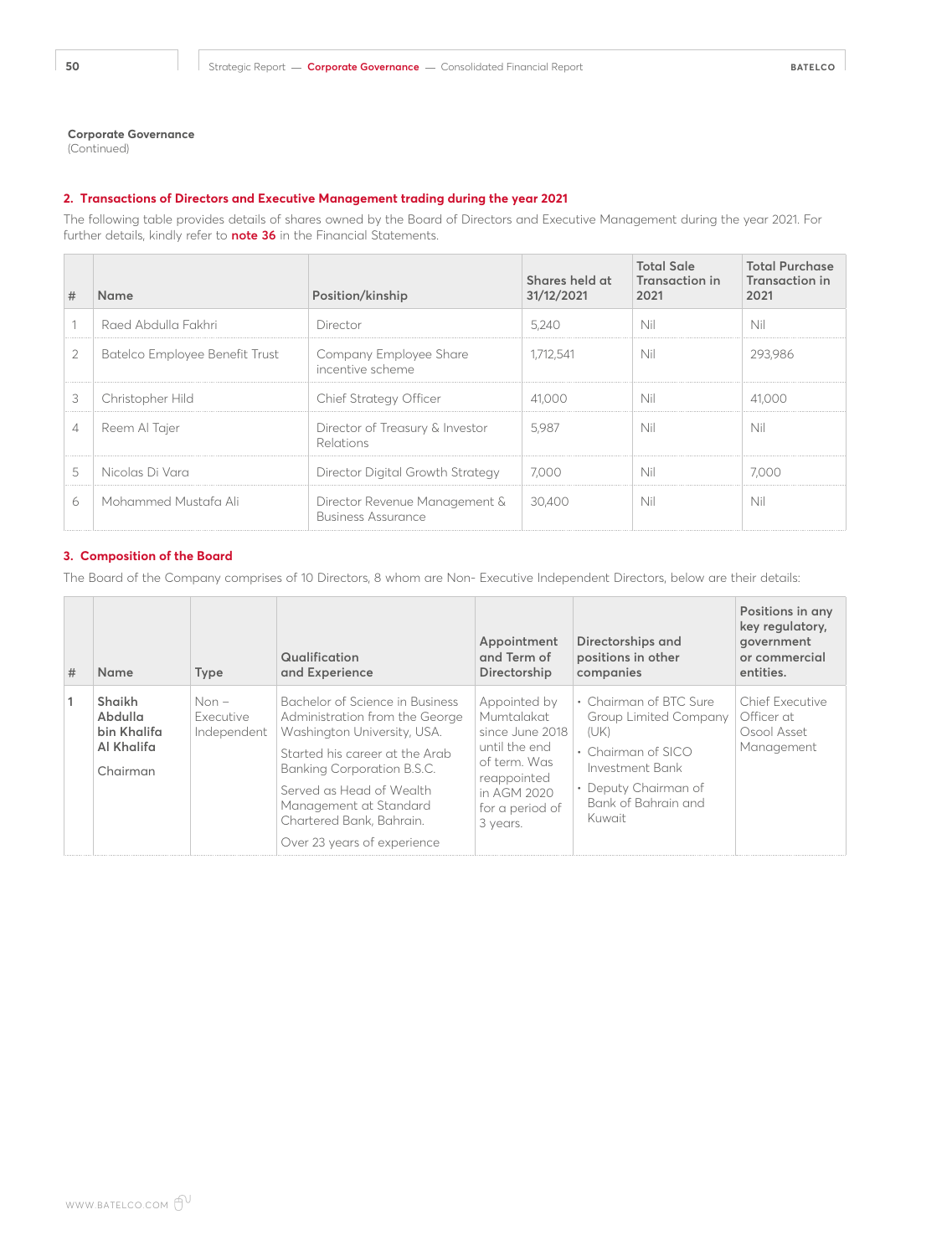(Continued)

| #              | Name                                                | <b>Type</b>                         | Qualification<br>and Experience                                                                                                                                                                                                                                                                                                                                                                                                                                                                                                                                                                                                                            | Appointment<br>and Term of<br>Directorship                                                                                                          | Directorships and<br>positions in other<br>companies                                                                                                                                                                                                                                                                                                                                                                                                                                                                                                                                                                                                         | Positions in any<br>key regulatory,<br>government<br>or commercial<br>entities. |
|----------------|-----------------------------------------------------|-------------------------------------|------------------------------------------------------------------------------------------------------------------------------------------------------------------------------------------------------------------------------------------------------------------------------------------------------------------------------------------------------------------------------------------------------------------------------------------------------------------------------------------------------------------------------------------------------------------------------------------------------------------------------------------------------------|-----------------------------------------------------------------------------------------------------------------------------------------------------|--------------------------------------------------------------------------------------------------------------------------------------------------------------------------------------------------------------------------------------------------------------------------------------------------------------------------------------------------------------------------------------------------------------------------------------------------------------------------------------------------------------------------------------------------------------------------------------------------------------------------------------------------------------|---------------------------------------------------------------------------------|
| $\overline{2}$ | Mr. Raed<br>Abdulla Fakhri<br>Deputy<br>Chairman    | $Non -$<br>Executive<br>Independent | Executive MBA from the<br>University of Bahrain, and<br>Bachelor of Science in<br><b>Electronics Engineering</b><br>Technology from the University<br>of Central Florida, Orlando, USA.<br>Co-founded BDI Partners in<br>2010 and headed the firm as a<br>Managing Director.<br>Used to hold the following roles:<br>- Head of Investment<br>Department in Capivest<br>Investment Bank.<br>- Batelco Senior Manager in New<br>Business Development Unit.<br>- Control Systems Engineer<br>and Project Engineer in Gulf<br>Petrochemical Industries<br>Company (GPIC).<br>Over 27 years of experience<br>mainly in business development<br>and investments. | Appointed by<br>Mumtalakat<br>and served<br>as a board<br>member since<br>2014.<br>Was<br>reappointed<br>in AGM 2020<br>for a period of<br>3 years. | • Board Member in Gulf<br>Air Group Holding<br>• Board Member in Gulf<br>Aviation Academy<br>• Board Member in<br><b>Bahrain Airport</b><br>Company W.L.L<br>• Board Member in<br><b>Bahrain National</b><br>Dredging Company<br>• Board Member in<br>Investrade<br>• Board Member in<br>Bahrain Investment<br><b>Holding Company</b><br>-ISTITHMAR<br>• Board Member in BDI<br>Partners<br>• Board Member in ELM<br><b>Education Fund</b><br>• Board Member in<br>American University<br>Bahrain<br>• Board Member in LE<br>University Holding<br>• Board Member in Khairat<br>Al Bahrain Holding<br>• Board Member in<br>Prodrive international<br>Company | Mumtalakat<br>Managing<br>Director<br>- Investments                             |
| 3              | Mr. Abdulla<br>Abdulhameed<br>Alhammadi<br>Director | $Non -$<br>Executive                | B.A. with honors from<br>Georgetown University in finance<br>and international business<br>Regional Business Lead for<br>Snapchat MENA<br>Used to hold the following roles:<br>- Senior Engagement Manager<br>with McKinsey & Company<br>- Member of the founding team<br>in Careem<br>- Lead of small business<br>marketing in Google -Saudi<br>Arabia<br>Over 11 years of experience in<br>management consultancy, tech<br>and startups                                                                                                                                                                                                                  | Appointed by<br>Mumtalakat<br>at the AGM<br>in 2020 for<br>a period of<br>3 years.                                                                  | • Deputy Chairman<br>of Batelco Financial<br>Services B.S.C closed<br>• Deputy Chairman of<br>Batelco Remittance<br>Service B.S.C closed                                                                                                                                                                                                                                                                                                                                                                                                                                                                                                                     | Nil                                                                             |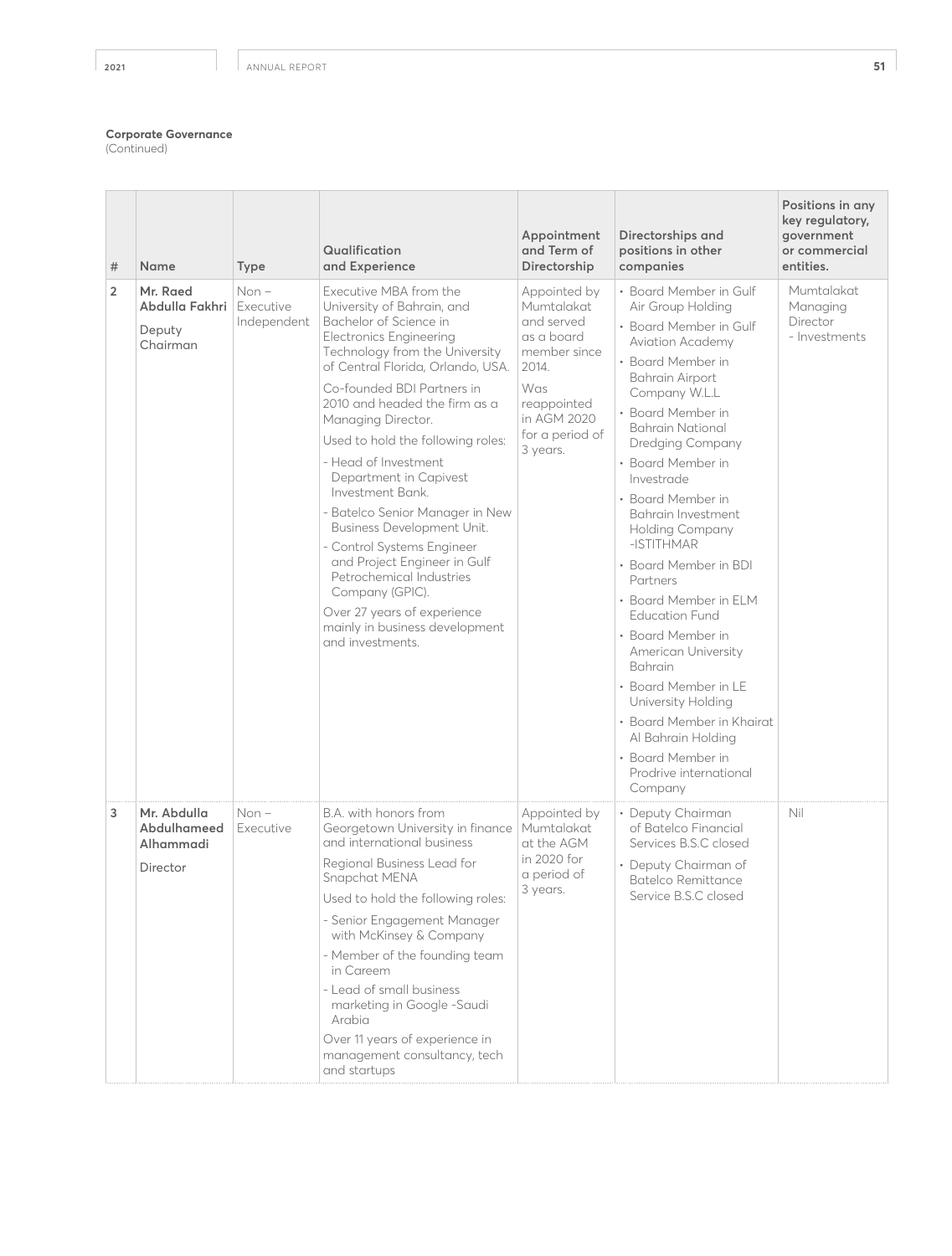(Continued)

| # | <b>Name</b>                                             | Type                                | Qualification<br>and Experience                                                                                                                                                                                                                                                                                                                                                                                                                                                                                                                                                                                                                                                                                                                                                                        | Appointment<br>and Term of<br>Directorship                                                                  | Directorships and<br>positions in other<br>companies                                                                                                                                                                                                                                 | Positions in any<br>key regulatory,<br>government<br>or commercial<br>entities. |
|---|---------------------------------------------------------|-------------------------------------|--------------------------------------------------------------------------------------------------------------------------------------------------------------------------------------------------------------------------------------------------------------------------------------------------------------------------------------------------------------------------------------------------------------------------------------------------------------------------------------------------------------------------------------------------------------------------------------------------------------------------------------------------------------------------------------------------------------------------------------------------------------------------------------------------------|-------------------------------------------------------------------------------------------------------------|--------------------------------------------------------------------------------------------------------------------------------------------------------------------------------------------------------------------------------------------------------------------------------------|---------------------------------------------------------------------------------|
| 4 | Mr. Abdulla<br>Abdulrazak<br><b>Bukhowa</b><br>Director | $Non-$<br>Executive<br>Independent  | Bachelor of Business from the<br>University of Texas, USA.<br>Chief Executive Officer of<br><b>Bahrain Commercial facilities</b><br>company.<br>Used to hold the following roles:<br>- Chief Executive Officer of<br>Standard Chartered Bank<br>Bahrain<br>- Chief Executive Officer of<br>Standard Chartered Bank<br>Qatar from January 2017 to<br><b>March 2019</b><br>- Lead of Financial Markets and<br>Corporate and Institutional<br>Banking segments- Standard<br><b>Chartered Bahrain</b><br>- Head of Global Markets and<br>co-Head of Wholesale Bank<br>in September 2010- Standard<br><b>Chartered Bahrain</b><br>Over 21 years of experience.                                                                                                                                              | Appointed<br>by Social<br>Insurance<br>Organization<br>at the AGM<br>in 2020 for<br>a period of<br>3 years. | • Board member in the<br>Bahrain Association of<br><b>Banks</b><br>• Board member in Future<br>Generation Reserve<br>• Board member in<br><b>National Motors</b><br>Company<br>• Board member in<br>Tasheelat Insurance<br>Services Company<br>(TISCO)                               | Nil                                                                             |
| 5 | Mr. Ahmed<br>Abdulwahed<br>Abdulrahman<br>Director      | $Non -$<br>Executive<br>Independent | Bachelor's Degree (Hons) in<br>Business Systems & Information<br>Technology from University of<br>Northumbria, Newcastle<br>Chief Executive Officer of<br>Esterad Investment Company<br>B.S.C<br>Used to hold the following roles:<br>- Founder & Managing Partner of<br><b>Clan Partners Advisory</b><br>- CEO and Managing Director of<br>Beacon Capital Management<br>- Head of Private Equity for GCC,<br>Levant and Turkey at Bank<br>Al Khair<br>- Relationship Manager at Ahli<br>United Bank - Offshore Unit<br>- Relationship Manager at<br>Kuwait Finance House -<br>Bahrain<br>- Started his career at BDO<br>Jawad Habib as an analyst in<br>the Financial Advisory Services<br>unit<br>Over 19 years of experience in<br>Investment Banking, Mergers &<br>Acquisitions and Private Equity | Elected by the<br>shareholders in<br>the AGM 2020<br>for a period of<br>3 years.                            | • Deputy Chairman<br>of the Board and<br>Chairman of the Audit<br>Committee in Dhiraagu<br>Telecommunications<br>Company (Maldives).<br>• Board member of Native<br>Land investment.<br>· Board member in<br>Beacon capital<br>management<br>• Director in Clan Partners<br>Advisory | Nil                                                                             |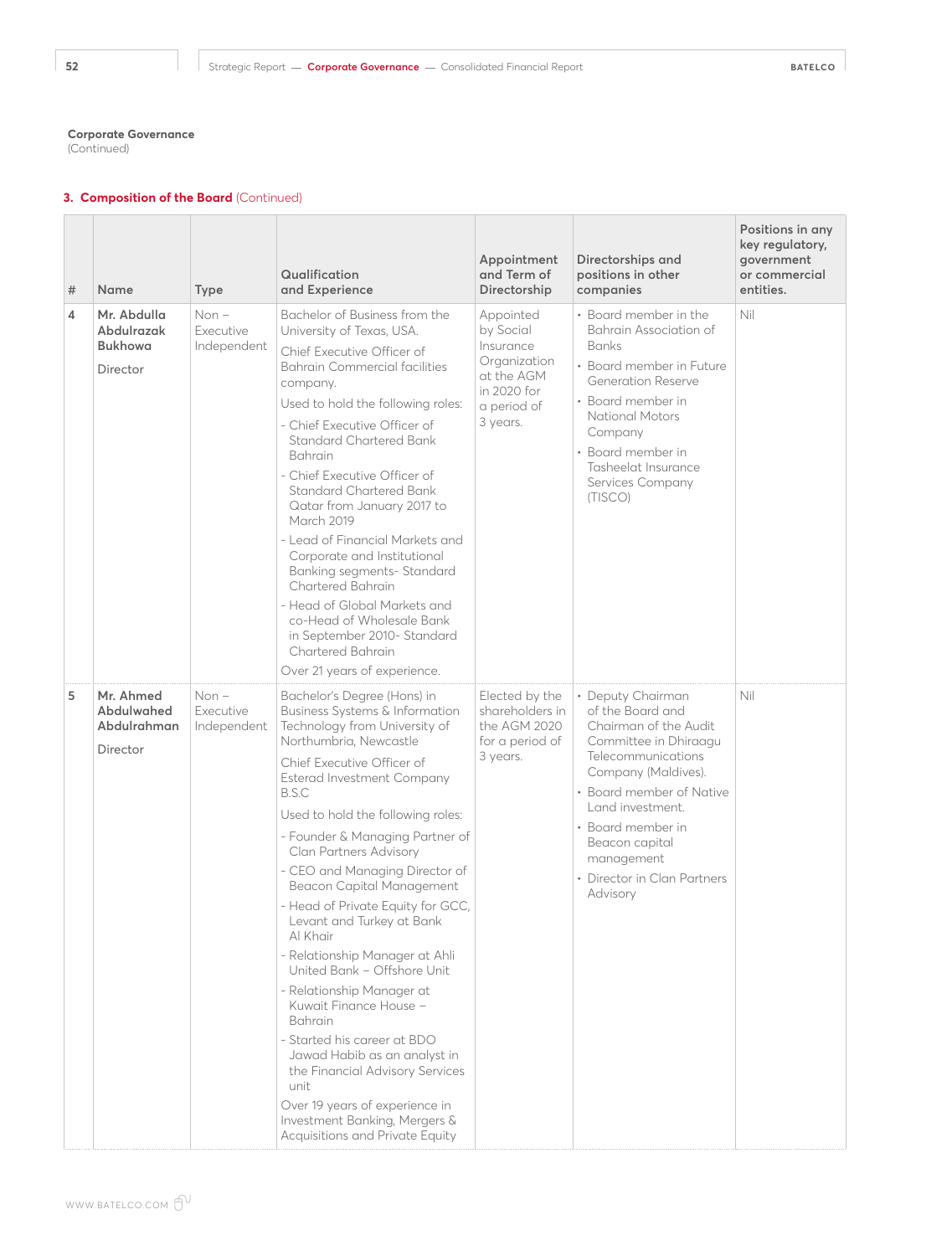(Continued)

| #              | Name                                                       | Type                                | Qualification<br>and Experience                                                                                                                                                                                                                                                                                                                                                                                                                                                                             | Appointment<br>and Term of<br>Directorship                                                                                                            | Directorships and<br>positions in other<br>companies                                                                                                                                                                                                                                                                                      | Positions in any<br>key regulatory,<br>government<br>or commercial<br>entities.                                                                                                               |
|----------------|------------------------------------------------------------|-------------------------------------|-------------------------------------------------------------------------------------------------------------------------------------------------------------------------------------------------------------------------------------------------------------------------------------------------------------------------------------------------------------------------------------------------------------------------------------------------------------------------------------------------------------|-------------------------------------------------------------------------------------------------------------------------------------------------------|-------------------------------------------------------------------------------------------------------------------------------------------------------------------------------------------------------------------------------------------------------------------------------------------------------------------------------------------|-----------------------------------------------------------------------------------------------------------------------------------------------------------------------------------------------|
| 6              | Shaikh Ali<br><b>Bin Khalifa</b><br>Al Khalifa<br>Director | $Non -$<br>Executive<br>Independent | Bachelor of Science in<br>Mechanical Engineering<br>from The George Washington<br>University, D.C.<br>Master's degree in business<br>administration from DePaul<br>Graduate program at BIBF,<br>Bahrain.                                                                                                                                                                                                                                                                                                    | Appointed<br>by Amber<br>Holdings since<br>June 2018 until<br>the end of<br>term.<br>Was<br>reappointed<br>in AGM 2020<br>for a period of<br>3 years. | • Chairman of BNET<br>Company (Bahrain)<br>• Chairman of B Secure<br>W.L.L<br>• President of Bahrain<br>Football Association.<br>• Member of Asian<br>Football Association<br>Executive Committee.<br>• Member of the Bahrain<br>Olympic Committee.<br>• Member of FIFA<br>Competitions<br>Committee<br>• Over 25 years of<br>experience. | Joined the<br><b>Bahrain</b><br>Defense Force<br>in June 1996<br>and currently<br>holds the rank<br>of Lieutenant<br>Colonel. He has<br>held various<br>positions within<br>the organization. |
| $\overline{7}$ | <b>Major General</b><br>Ali Sager<br>Al Noaimi<br>Director | $Non -$<br>Executive<br>Independent | Graduated from the Military<br>College, Kuwait, in November<br>1978.<br>Military officer with the rank<br>of Major General in Bahrain<br>Defense Force appointed as<br>Director of Logistics & Supplies<br>in BDF.<br>Held the position of a<br>commandant of Isa Royal<br>Military College<br>Over 43 years of experience.                                                                                                                                                                                 | Appointed<br>by Amber<br>Holdings on<br>31st March 2020<br>until the end of<br>term.                                                                  | • Board Member at BNET<br>(Bahrain).<br>• Deputy Chairman of the<br>Military consumer and<br>economic associations.<br>• President of Bahrain Golf<br>Association                                                                                                                                                                         | Director of<br>Logistics &<br>Supplies in BDF.<br>Deputy<br>Chairman of the<br>Military consumer<br>and economic<br>associations.                                                             |
| 8              | Ms. Fatema<br>Ghazi<br>AlArayedh<br>Director               | $Non -$<br>Executive                | B.A. with honors in Political<br>Science from Yale University<br>J.D. from Columbia Law School<br>where she was a Harlan Fiske<br>Stone Scholar.<br>Admitted to the Bar in New York<br>Attorney at the law firm of<br>Debevoise & Plimpton LLP in<br>London<br>Used to practice law at the<br>offices of Cleary Gottlieb Steen &<br>Hamilton LLP in New York.<br>Worked on economic<br>development projects at the<br>Clinton Foundation in New<br>York and at the Economic<br>Development Board in Bahrain | Appointed by<br>Mumtalakat<br>at the AGM<br>in 2020 for<br>a period of<br>3 years.                                                                    | Nil                                                                                                                                                                                                                                                                                                                                       | Nil                                                                                                                                                                                           |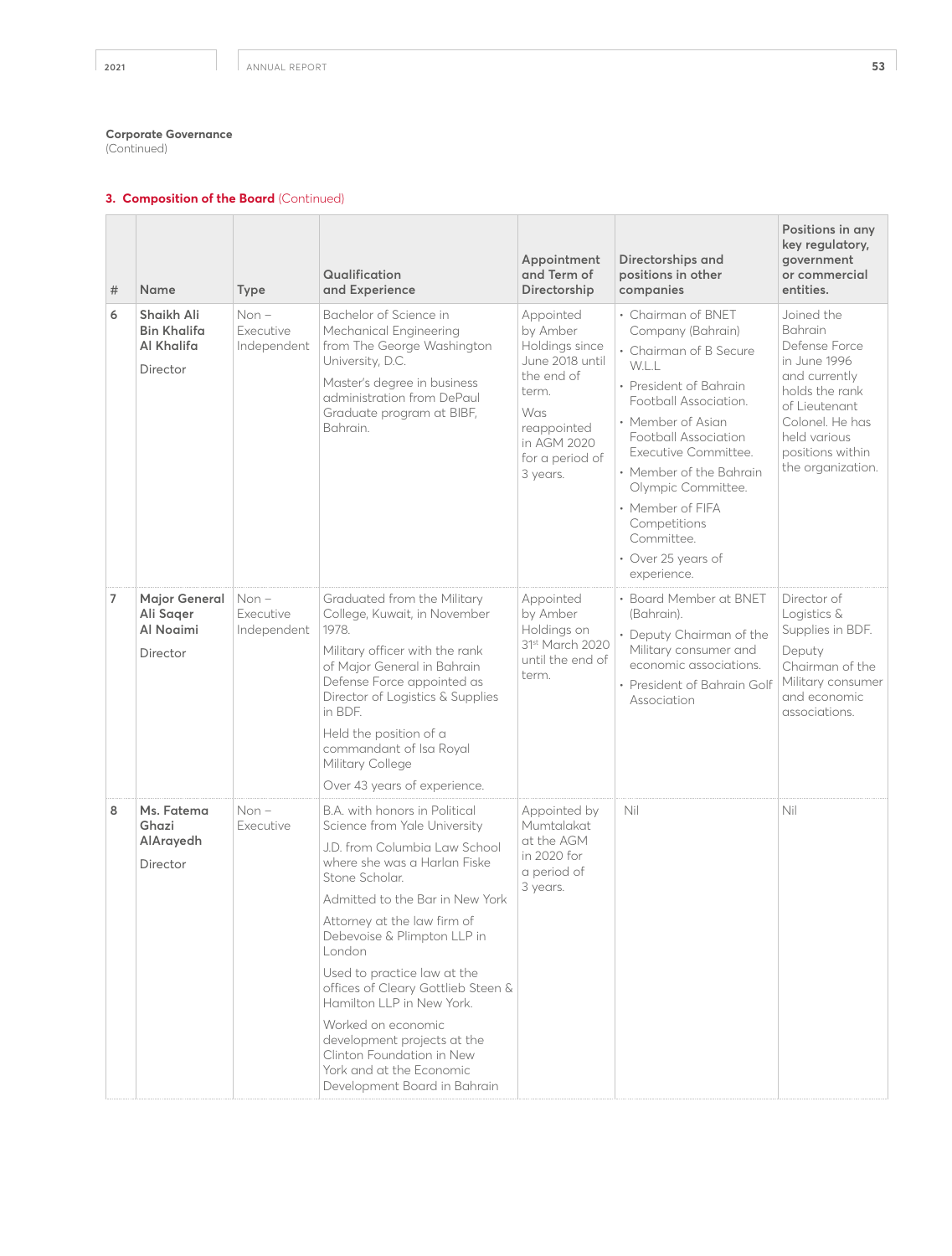(Continued)

## **3. Composition of the Board** (Continued)

| #  | Name                                         | <b>Type</b>                        | Qualification<br>and Experience                                                                                                                                                                                                                                                                                                                                                                                                                                                                                                                      | Appointment<br>and Term of<br>Directorship                                                                                                                                 | Directorships and<br>positions in other<br>companies                                                                                                                                                                                                                             | Positions in any<br>key regulatory,<br>qovernment<br>or commercial<br>entities. |
|----|----------------------------------------------|------------------------------------|------------------------------------------------------------------------------------------------------------------------------------------------------------------------------------------------------------------------------------------------------------------------------------------------------------------------------------------------------------------------------------------------------------------------------------------------------------------------------------------------------------------------------------------------------|----------------------------------------------------------------------------------------------------------------------------------------------------------------------------|----------------------------------------------------------------------------------------------------------------------------------------------------------------------------------------------------------------------------------------------------------------------------------|---------------------------------------------------------------------------------|
| 9  | Mr. Jean<br>Christophe<br>Durand<br>Director | $Non-$<br>Executive<br>Independent | Graduated from ESSEC (Ecole<br>Superieure des Sciences<br>Economiques et Commerciales),<br>French Business School in Paris.<br>Chief Executive Officer of<br>National Bank of Bahrain.<br>Previously held the role of Global<br>Head of BNP Paribas MEA<br>(Middle East & Africa) region<br>for Corporate and Institutional<br>Banking and Asset Management<br>for over 15 years.<br>Several years of experience in<br>Bahrain working with Banque<br>Indosuez and BNP Paribas.<br>Over 41 years of experience in<br>the banking and finance sector. | Elected by the<br>shareholders<br>in 2017 and<br>served for<br>a period of<br>3 years. Was<br>re-elected in<br>the AGM 2020<br>for a period of<br>3 years.                 | • Chairman in Umniah<br>Mobile and Telephone<br>Company (Jordan)<br>• Board Member in Gulf<br>Air<br>• Board Member in BIBF<br>• Chairman of the French<br>Chamber of Commerce<br>and Industries in Bahrain<br>(FCCIB)<br>• Deputy Chairman of<br>Bahrain Islamic Bank<br>(BISB) | Nil                                                                             |
| 10 | Mr. Khalid<br>Hussain Tag<br>Director        | $Non-$<br>Executive<br>Independent | Bachelor of Commerce degree<br>in Finance- Concordia University,<br>Montreal - Canada.<br>Master's degree in Finance from<br>DePaul University's Kellstadt<br>Graduate School of Business.<br>Used to hold a role as part<br>of the Transaction Advisory<br>Services Team at Ernst & Young<br>- Bahrain.<br>15 years of experience.                                                                                                                                                                                                                  | Appointed<br>by Social<br>Insurance<br>Organization<br>since January<br>2019 until the<br>end of term.<br>Was<br>reappointed<br>in AGM 2020<br>for a period of<br>3 years. | • Deputy Chairman and<br>Chairman of the Audit<br>Committee in BNET<br>(Bahrain)<br>• Board member in Gulf<br>Hotels Group                                                                                                                                                       | Deputy Chief<br>Investment<br>Officer at<br>Osool Asset<br>Management.          |

## **Total Remuneration paid to the directors for the year 2020 and 2021**

Batelco ensures that the Board of Directors are remunerated fairly in consideration of their responsibility towards fulfilling the duties of the Board, it's Committees in addition to their representation on the Company's subsidiary Boards.

For the year 2020, Directors total remuneration for the is BD542,000 including sitting fees.

For the year 2021, Directors total remuneration for the is BD 573,749 including sitting fees. This is also including the proposed Annual Remuneration for the Board members of BD 500,000 for the year 2021 which will be presented at the Annual General Assembly Meeting for their approval. Kindly refer to **note 36** in the Financial Statements.

## **Sitting fees paid to the directors for attendance of the Board's committees for the year 2021**

| <b>Name of Committee</b>                      | <b>Number of Meetings</b> | <b>Total amount paid to Directors (BD)</b> |
|-----------------------------------------------|---------------------------|--------------------------------------------|
| <b>Audit Committee</b>                        |                           | 8000                                       |
| <b>Remuneration, Nomination, Donation and</b> |                           |                                            |
| <b>Corporate Governance Committee</b>         |                           | 9 N N                                      |
| <b>Executive Committee</b>                    |                           | 20 25 A                                    |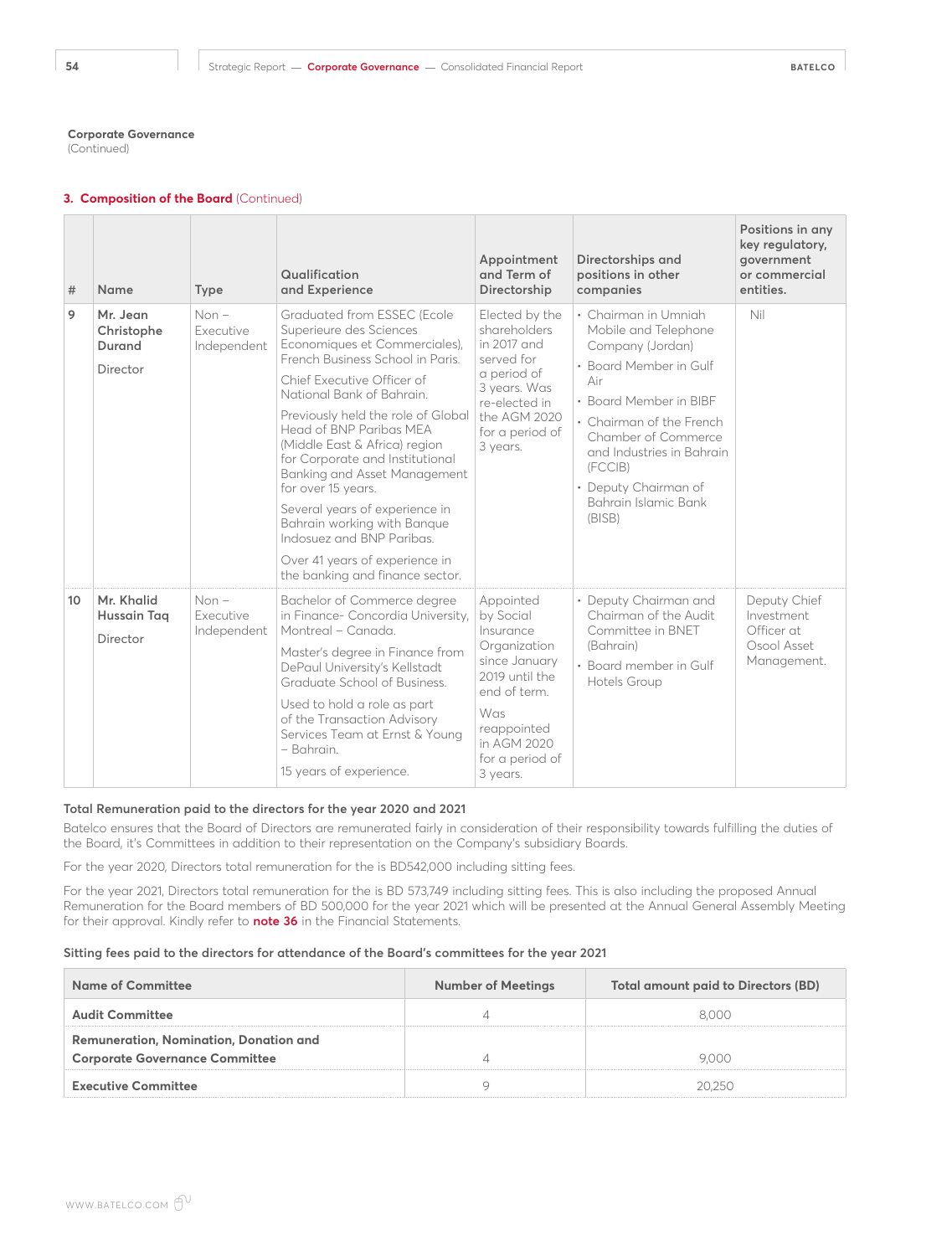(Continued)

## **3. Composition of the Board** (Continued)

#### **Board Meetings**

According to the Governance laws and applicable laws, the Board are required to meet during each financial year for at least 4 times. During the year 2021, the Board has met on **8** occasions on the following dates:

| <b>Members</b>                      | Attendance<br>percentage | 21 Feb                     | 31 March   | 28 Apr     | 9 Jun                      | 7 Jul                       | $29$ Jul      | 31 Oct | 6 Dec      |
|-------------------------------------|--------------------------|----------------------------|------------|------------|----------------------------|-----------------------------|---------------|--------|------------|
| Sh. Abdulla Al Khalifa (Chairman)   | 100%                     | ◟                          |            |            |                            | V.                          |               |        |            |
| Mr. Raed Fakhri (Deputy Chairman)   | 100%                     | ◟                          |            |            |                            |                             |               |        |            |
| Mr. Jean Christophe Durand (Member) | 75%                      | $\mathcal{L}_{\mathbf{m}}$ | $\sqrt{2}$ | $\sqrt{2}$ |                            | ◟                           |               |        |            |
| Sh. Ali Al Khalifa (Member)         | 75%                      | ◟                          | ◟          |            | L                          | $\sqrt{2}$                  | $\sqrt{2}$    |        |            |
| Mr. Khalid Tagi (Member)            | 100%                     | ◟                          |            |            |                            | V.                          |               |        |            |
| Mr. Abdulla Bukhowa (Member)        | 87.5%                    | ◟                          | $\sqrt{2}$ |            |                            | ↖                           | $\mathcal{L}$ |        |            |
| Ms. Fatema AlArayedh (Member)       | 100%                     | ◟                          | ◟          |            |                            | $\mathcal{L}_{\mathcal{A}}$ |               |        |            |
| Mr. Abdulla Alhammadi (Member)      | 75%                      | ◟                          |            |            | $\sqrt{2}$                 | J.                          |               |        | $\sqrt{2}$ |
| Mr. Ahmed Abdulrahman (Member)      | 100%                     |                            |            |            |                            | $\mathcal{L}_{\mathbf{a}}$  |               |        |            |
| Maj. Gen. Ali AlNoaimi (Member)     | 87.5%                    | $\sqrt{2}$                 | ◟          | ◟          | $\mathcal{L}_{\mathbf{a}}$ |                             |               |        |            |

#### **Board's Duties and Responsibilities**

- The Board of Directors are responsible for monitoring and overseeing the overall performance of the Company; and to ensure best practices are adopted to guarantee the best interest of the shareholders and stakeholders. Also, to ensure the effective execution of their responsibilities; the Board has the trust of the established sub committees and executive management to offset some of their duties as below:
- Represent the shareholder interests and optimizing long term financial returns.
- Establishing the Company's policies and strategy and regularly monitoring the performance of executive management against it.
- Oversight, performance evaluation and succession planning of executive management
- Preparation and fair presentation of the financial statements in accordance with the applicable financial reporting standards.
- Supervision of Risk recognition and assessment to ensure that the Company's operations are measured, monitored and controlled by appropriate, effective and prudent risk management systems.
- Approve and monitor the progress of major capital expenditure, capital management, and loans, including the sale of movable and immovable property, granting permission for withdrawal of money and securities.
- Establishing policies to manage potential conflicts of interest including matters such as related party transactions.
- Establishing and disseminating to all employees and appointed representatives of the Company a corporate code of conduct.

## **Related party transactions during the year 2021**

It is the policy and practice of the Company that all related party and intra-group transactions are done on an arm's length basis in the ordinary course of business and are approved by the Executive Management of the Company, please refer the **note 36** (Transactions with Related Parties) of the Financial Statements for the details of related party transactions Directors and Management trading of the Company shares during the year.

Below is a summary of the related party transactions held in 2021 that were relevant to the Board Members:

| <b>Details of Transaction</b>                   | <b>Type of Transaction</b> | Amount paid in 2021 (BD) |
|-------------------------------------------------|----------------------------|--------------------------|
| Bahrain Football association                    | Donation                   | 150,000                  |
| Market Making agreement with SICO               | <b>Business</b>            | 59.224                   |
| <b>Bahrain Golf Association</b>                 | Donation                   | 40,000                   |
| Bahrain Olympic Committee                       | Donation                   | 7.000                    |
| American University of Bahrain                  | Sponsorship                | 3.961.78                 |
| Gulf Air                                        | Gifts and Giveaways        | 3.960                    |
| Bahrain Institute of Banking and Finance (BIBF) | Donation                   | 315                      |
| Gulf Hotel                                      | Gifts and Giveaways        | 12 C                     |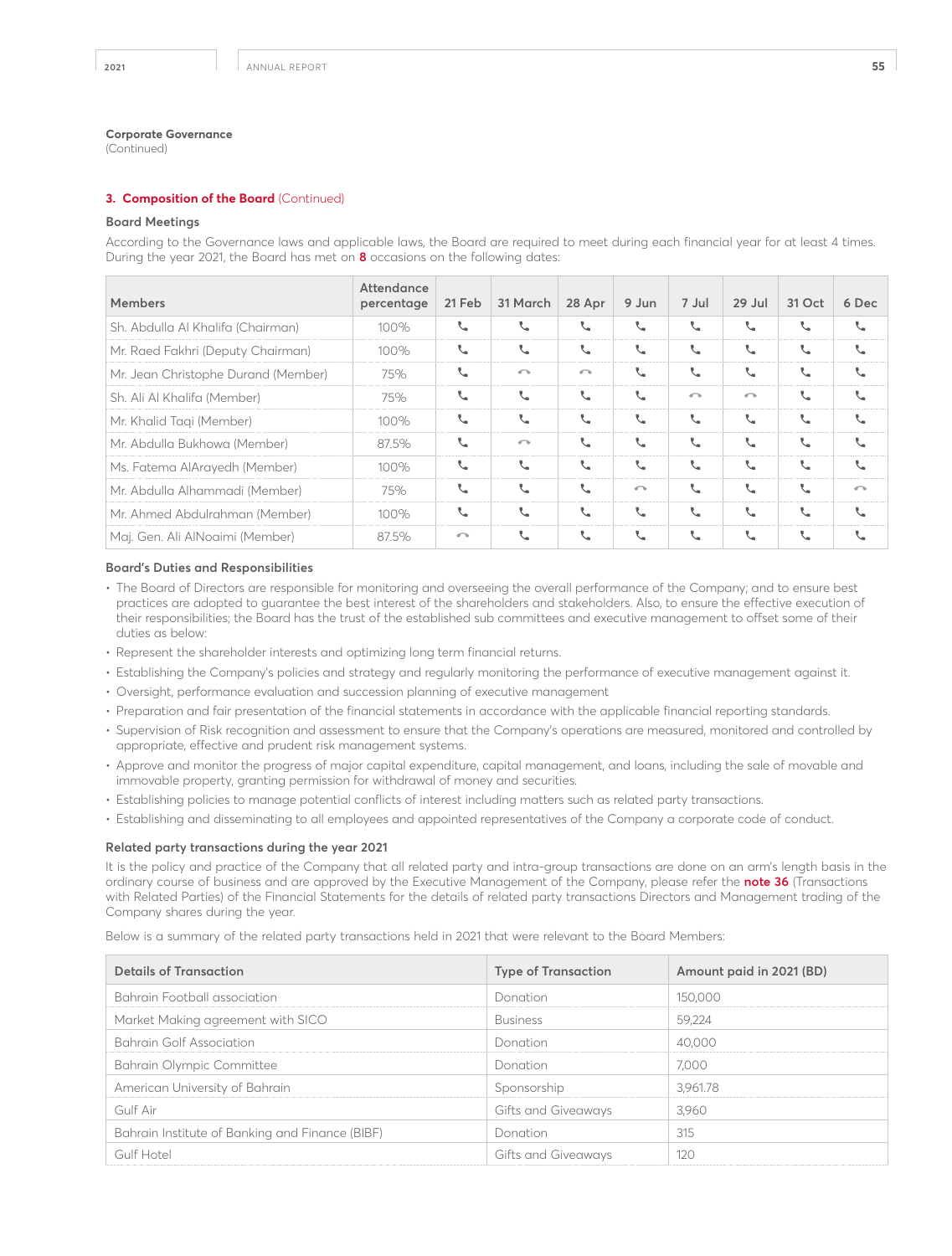(Continued)

## **3. Composition of the Board** (Continued)

#### **Conflict of Interest**

Batelco has ensured that all Board Members are aware of their obligation to adhere to the Company's strict policy to disclose any conflict of interest that may arise before a discussion of a certain agenda item, or any external appointment made that may affect their judgment. Additionally, the Board has the duty to avoid any circumstances that may result in a conflict. In all cases, all matters of conflict must be declared and approved by the Board. During the year 2021, the Board Members have declared conflict in discussions and refrained from voting on the below:

| #              | Date             | Meeting                                                                              | <b>Conflict of Interest Matter</b>                         | Declared by                                                                    |
|----------------|------------------|--------------------------------------------------------------------------------------|------------------------------------------------------------|--------------------------------------------------------------------------------|
|                | 21 February 2021 |                                                                                      | <b>Bank Deposit Limits</b>                                 | Shaikh Abdulla Al Khalifa<br>Mr. Jean Christophe Durand<br>Mr. Abdulla Bukhowa |
| $\overline{2}$ | 31 March 2021    |                                                                                      | Batelco Financial Services Business plan                   | Shaikh Abdulla Al Khalifa                                                      |
| 3              | 28 April 2021    | Board Meeting                                                                        | Establishment of Batelco Remittance<br>Service             | Shaikh Abdulla Al Khalifa<br>Mr. Abdulla Bukhowa                               |
| 4              | 29 July 2021     |                                                                                      | Update -Batelco Financial Services                         | Shaikh Abdulla Al Khalifa<br>Mr. Jean Christophe Durand                        |
|                |                  |                                                                                      | Bahrain Golf association sponsorship                       | Maj. Gen Ali Al Noaimi                                                         |
| 5              | 31 October 2021  |                                                                                      | Batelco Financial Services update                          | Shaikh Abdulla Al Khalifa<br>Mr. Jean Christophe Durand                        |
| 6              | 8 June 2021      | Remuneration, Nomination,<br>Donations and Corporate<br>Governance Committee Meeting | Scholarship proposal for American<br>University of Bahrain | Mr. Raed Fakhri                                                                |

### **Batelco Organizational Structure**

Batelco's Organization structure is comprised of several levels, the below structure highlights some of the main Key Executive Management in the Company:

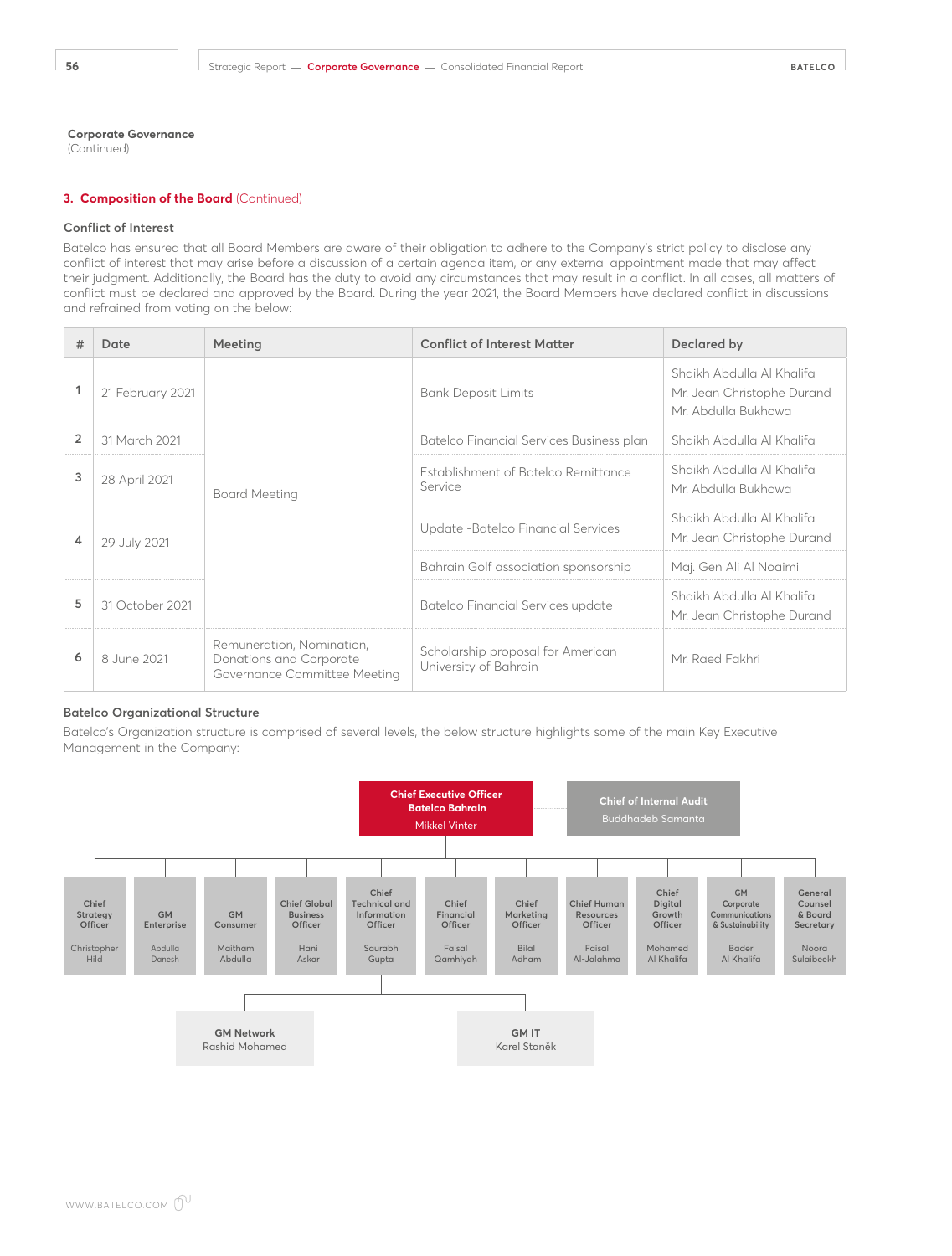(Continued)

# **3. Composition of the Board** (Continued)

Below is a summary of the Key Executive Management Profiles:

| Name<br>and Position                                        | Experience                                                                                                                                                                                                                                                                                                                                                                                                                                                                                                                                                                                                                                                                                                    | Education                                                                                                                                                                                                                                                                                                                                                                                                                           | Appointment date<br>in the Company |
|-------------------------------------------------------------|---------------------------------------------------------------------------------------------------------------------------------------------------------------------------------------------------------------------------------------------------------------------------------------------------------------------------------------------------------------------------------------------------------------------------------------------------------------------------------------------------------------------------------------------------------------------------------------------------------------------------------------------------------------------------------------------------------------|-------------------------------------------------------------------------------------------------------------------------------------------------------------------------------------------------------------------------------------------------------------------------------------------------------------------------------------------------------------------------------------------------------------------------------------|------------------------------------|
| <b>Mikkel Vinter</b><br><b>Chief Executive</b><br>Officer   | Mr. Vinter has over 20 years of international<br>experience gained with telecom operators in<br>the Middle East, Asia and Europe, including<br>several greenfield mobile start-up operations.<br>He founded Virgin Mobile, Middle East & Africa<br>in 2006 and served as its Chief Executive Officer<br>until 2016. Prior to setting up Virgin Mobile<br>Middle East & Africa, Mr. Vinter was Chief<br>Commercial Officer at Nawras Oman.                                                                                                                                                                                                                                                                     | • Master's degree in Economics<br>and Business Administration -<br>Copenhagen Business School.<br>• Completed marketing and<br>management programmes with<br>McGill University and INSEAD.                                                                                                                                                                                                                                          | 2019                               |
|                                                             | Directorships/ Other Roles<br>• Chairman of the Board - Beyon Solutions W.L.L<br>• Member of the Board of Directors - Umniah<br>Mobile Company PLC, Sure Limited and<br>Dhiraagu (Dhivehi Raajjeyge Gulhun PLC)<br>where he is also on the RNG Committee.<br>• Member of the Al Waha Fund of Funds,<br>Limited Partner Advisory Committee.                                                                                                                                                                                                                                                                                                                                                                    |                                                                                                                                                                                                                                                                                                                                                                                                                                     |                                    |
| <b>Faisal Qamhiyah</b><br><b>Chief Financial</b><br>Officer | Mr. Qamhiyah's experience includes commercial<br>and financial roles across various industries<br>including financial investments and telecoms.<br>Prior to becoming CFO, he held the role of<br>CFO of Batelco Group, and earlier was CFO at<br>Umniah, Batelco's sister operation in Jordan,<br>Finance Director, Chief Operations Officer for<br>Zain Jordan and investments Director for Ern<br>Capital.<br>Directorships/Other Roles<br>• Member of the Board of Directors - Umniah<br>Mobile Company PLC, Dhiraagu (Dhivehi<br>Raajjeyge Gulhun PLC), Sabafon and Beyon<br>Solutions W.L.L<br>• Co-founder and Board of Directors' member<br>of Jordan Association of Management<br>Accountants (JAMA). | • BA in Economics & Accounting -<br>Yarmouk University Jordan.<br>• Passed the AICPA exams from<br>Delaware USA in 1999.<br>• Completed the Executive<br>Development Programme (EDP) at<br>Kellogg School of Management,<br>Chicago USA.<br>• Attended several leadership courses<br>at the world's most prestigious<br>universities such as Harvard Business<br>School, Stanford School of Business<br>and London Business School. | 2012                               |
| Abdulla Danesh<br><b>General Manager</b><br>Enterprise      | Mr. Danesh has 15 years of experience in the<br>telecommunications and ICT industry, occupying<br>a multitude of roles in sales, operational<br>efficiency, and management, prior to joining<br>Batelco. Since joining the company, he has<br>held various roles across Batelco, including<br>the position of Director of Public Sector and<br>Sovereign Wealth Fund and Director of Sales for<br>the Government and Security Sector. He is a key<br>player in driving the development and growth of<br>products and services for the Enterprise Sector.<br>Directorships/Other Roles<br>• Member of the Board of Directors - Beyon<br>Solutions W.L.L.                                                       | • Bachelor's Degree in Financial<br>Services from the University of<br>Buckingham, United Kingdom.<br>• Completed Executive education<br>programmes from Harvard Business<br>School                                                                                                                                                                                                                                                 | 2018                               |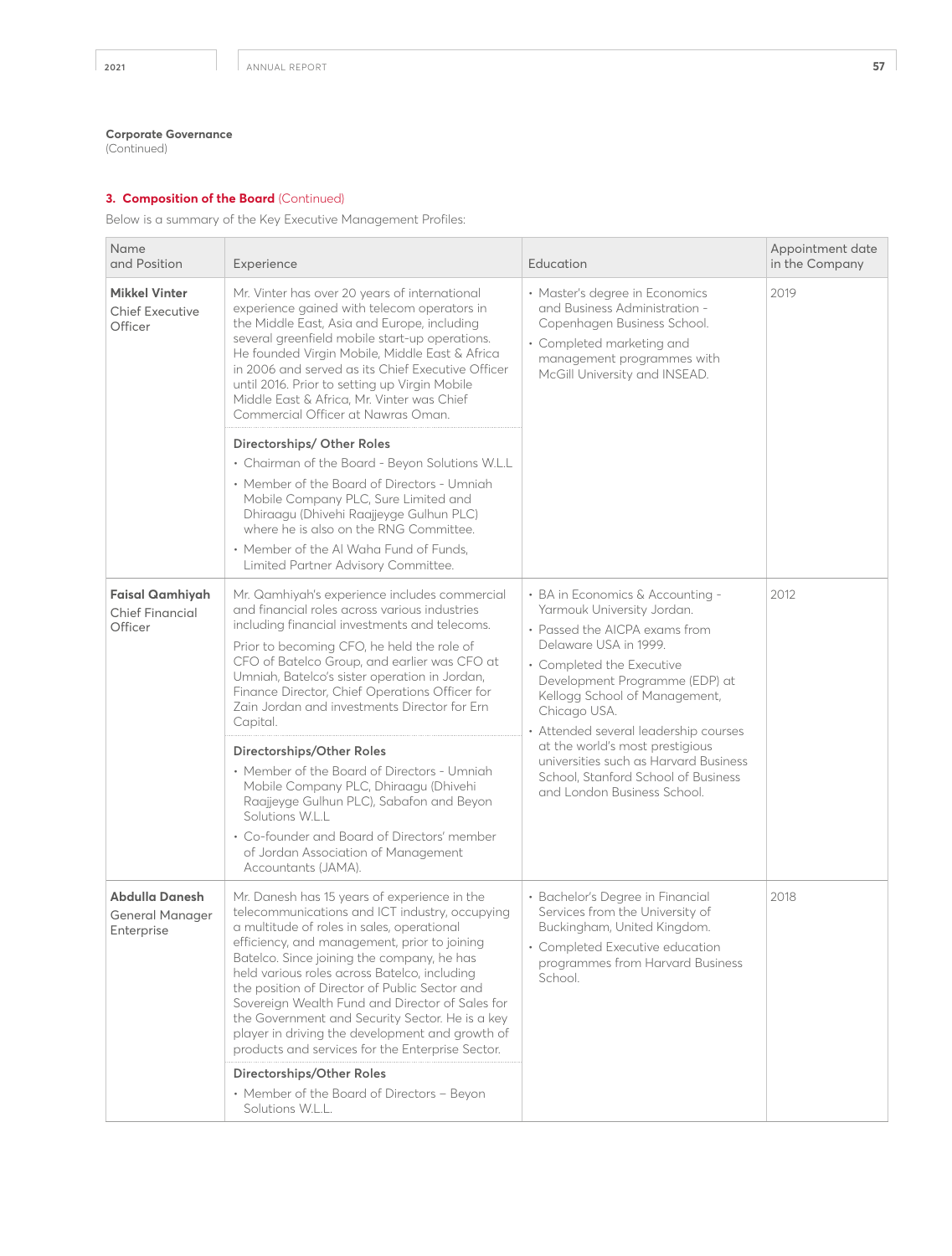(Continued)

| Name<br>and Position                                                                                                                                                                                                                                                                                                                                                                                                                                        | Experience                                                                                                                                                                                                                                                                                                                                                                                                                                                                                                                                                                                              | Education                                                                                                                                                                           | Appointment date<br>in the Company |
|-------------------------------------------------------------------------------------------------------------------------------------------------------------------------------------------------------------------------------------------------------------------------------------------------------------------------------------------------------------------------------------------------------------------------------------------------------------|---------------------------------------------------------------------------------------------------------------------------------------------------------------------------------------------------------------------------------------------------------------------------------------------------------------------------------------------------------------------------------------------------------------------------------------------------------------------------------------------------------------------------------------------------------------------------------------------------------|-------------------------------------------------------------------------------------------------------------------------------------------------------------------------------------|------------------------------------|
| <b>Shaikh Bader bin</b><br><b>Rashed Al Khalifa</b><br><b>General Manager</b><br>Corporate<br>Communications<br>& Sustainability                                                                                                                                                                                                                                                                                                                            | Shaikh Bader has over 25 years' experience<br>across diverse fields including HR, Learning<br>& Development, and Communications. His<br>experience prior to Batelco included working<br>on important projects such as the expansion of<br>the smelter at ALBA (Aluminium Bahrain). Since<br>joining Batelco in 2010, Shaikh Bader has held a<br>number of managerial and executive roles and<br>in addition to being responsible for Corporate<br>Communications his role has expanded to<br>include leading the Company's Sustainability<br>initiatives, while also managing Batelco's VIP<br>segment. | • BA in Business Administration - Boston<br>University, USA.<br>• Master of Science in Management -<br>Boston University, USA.                                                      | 2010                               |
|                                                                                                                                                                                                                                                                                                                                                                                                                                                             | Directorships/Other Roles<br>• Member of the Board of Directors - Umniah<br>Mobile Company PLC.<br>• Member of the Board of Directors - INJAZ<br>Bahrain                                                                                                                                                                                                                                                                                                                                                                                                                                                |                                                                                                                                                                                     |                                    |
| <b>Bilal Adham</b><br><b>Chief Marketing</b><br>Officer                                                                                                                                                                                                                                                                                                                                                                                                     | Mr. Adham has over 13 years' experience within<br>the ecommerce, retail and telecoms sector<br>having worked for a number of International<br>businesses, VC backed and privately owned such<br>as Accenture and Landmark group. Additionally,<br>he sat on customer advisory boards for global<br>tech companies enabling first to market Digital<br>commerce initiatives.                                                                                                                                                                                                                             | • BSc in Internet Business - University of<br>Westminster.<br>• Chartered Marketer accredited by the<br>Chartered Institute of Marketing.                                           | 2019                               |
| With over 13 years' experience in strategy<br><b>Christopher Hild</b><br>development and execution, Mr. Hild's previous<br><b>Chief Strategy</b><br>roles include senior positions in strategy<br>Officer<br>consulting, leading projects related to digital<br>transformation, customer experience, topline<br>growth, operational excellence, and cost<br>optimization, for a number of telecom operators<br>in the Middle East, Europe, Africa and Asia. |                                                                                                                                                                                                                                                                                                                                                                                                                                                                                                                                                                                                         | • BA in Public Management &<br>Governance - Zeppelin University,<br>Germany.                                                                                                        | 2019                               |
|                                                                                                                                                                                                                                                                                                                                                                                                                                                             | Directorships/Other Roles<br>• Member of the Board of Directors and Audit<br>Committee - Umniah<br>• Member of the Board of Directors and<br>Chairman of Audit committee - BTC Sure<br>Group Limited.                                                                                                                                                                                                                                                                                                                                                                                                   |                                                                                                                                                                                     |                                    |
| <b>Buddhadeb</b><br>Samanta<br>Chief of Internal<br>Audit                                                                                                                                                                                                                                                                                                                                                                                                   | Mr. Samanta has over 20 years of experience in<br>the international telecommunications industry,<br>having established the Internal Audit functions<br>for mobile operators in Indonesia, Dubai and<br>India. Among his previous roles he was Chief<br>Internal Auditor of Smartfren Telecom (Indonesia)<br>and held various roles with Du Telecom (Dubai)<br>including the post of Director Internal Audit.                                                                                                                                                                                            | • Bachelor's degree in Commerce - St<br>Xavier's College, Calcutta University.<br>• Chartered Accountant qualifications<br>from the Institute of Chartered<br>Accountants of India. | 2019                               |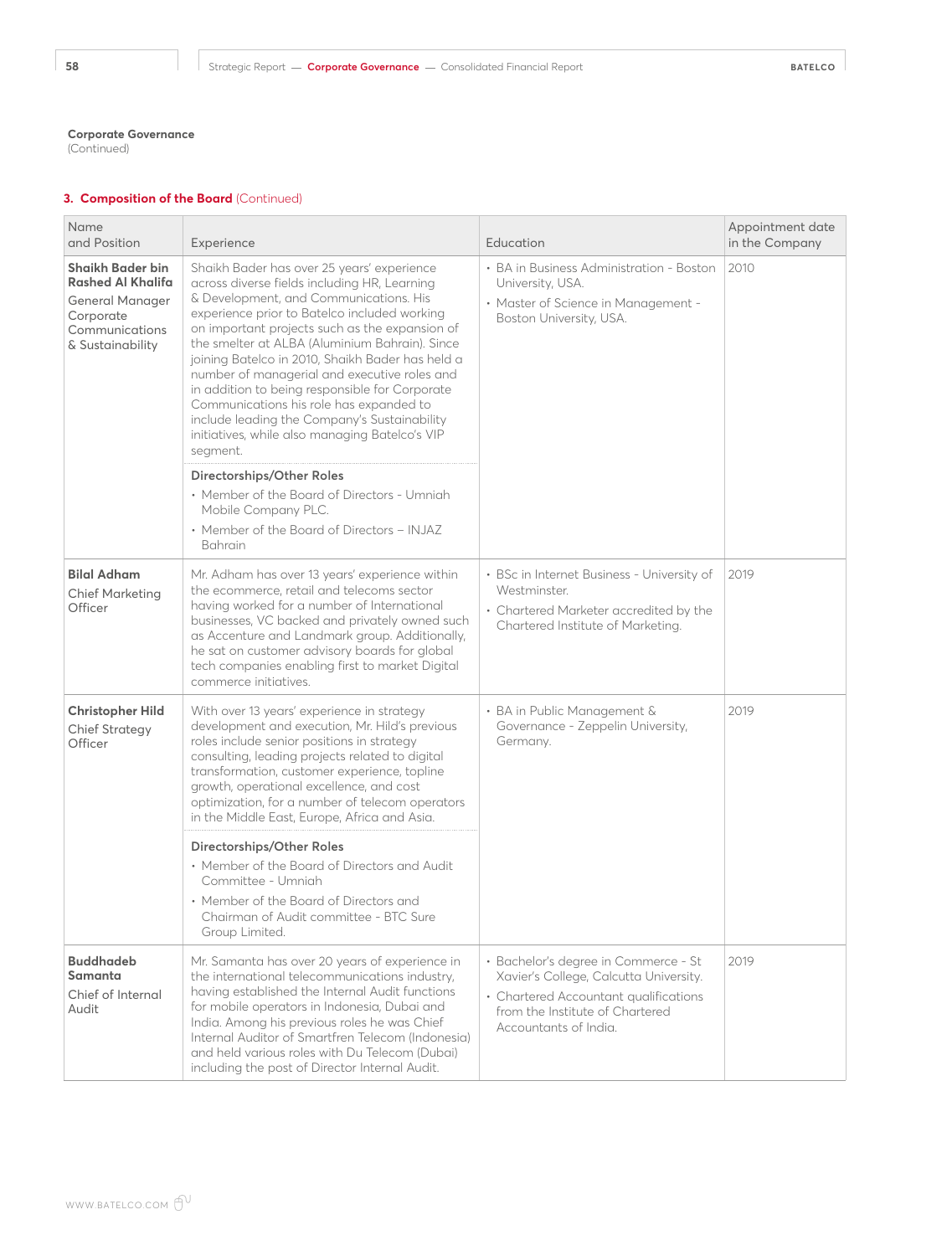(Continued)

| Name<br>and Position                                           | Experience                                                                                                                                                                                                                                                                                                                                                                                                                                                                                                                                             | Education                                                                                                                                                                                                                                               | Appointment date<br>in the Company |
|----------------------------------------------------------------|--------------------------------------------------------------------------------------------------------------------------------------------------------------------------------------------------------------------------------------------------------------------------------------------------------------------------------------------------------------------------------------------------------------------------------------------------------------------------------------------------------------------------------------------------------|---------------------------------------------------------------------------------------------------------------------------------------------------------------------------------------------------------------------------------------------------------|------------------------------------|
| Faisal Al-Jalahma<br>Chief Human<br><b>Resources Officer</b>   | Mr. Al Jalahma held various roles including<br>Director of Finance, IT and HR at the Bahrain<br>Telecommunications Regulatory Authority<br>(TRA), prior to joining Batelco. The role included<br>transformational projects to digitalise and<br>automate systems at the TRA. Mr. Al Jalahma<br>was part of the team in Batelco's separation<br>project into two separate entities and<br>continues to play a key role in Batelco's cultural<br>transformation journey.                                                                                 | • MBA - University of Strathclyde, UK<br>• Several executive qualifications from<br>Harvard Business School and Harvard<br>University, John F. Kennedy School of<br>Government.                                                                         | 2018                               |
|                                                                | Directorships/Other Roles<br>• Member of the Board of Directors - Sabafon,<br>B Secure W.L.L. (branded as BEYON Cyber)<br>and Batelco International Company.                                                                                                                                                                                                                                                                                                                                                                                           |                                                                                                                                                                                                                                                         |                                    |
| Hani Askar<br><b>Chief Global</b><br><b>Business Officer</b>   | Since joining Batelco, Mr. Askar has held various<br>roles across the Company including the position<br>of Manager Datacom Products National and<br>International in the Enterprise Division and<br>Senior Manager Global Products and Capacity<br>Management in the Global Division. He was<br>a key player in the development of Manama<br>Internet Exchange (MN-IX), Global Zone Bahrain<br>and Batelco Gulf Network (BGN).                                                                                                                         | • BEng (Hons) in Computing and<br><b>Communications Systems Engineering</b><br>- University of Manchester, Institute of<br>Science and Technology (UMIST), UK.<br>· Postgraduate Certificate in<br>Management (Telecoms) - Lancaster<br>University, UK. | 2004                               |
|                                                                | Directorships/Other Roles<br>• Chairman of the Board - Batelco Egypt<br>• Member of the Board of Directors - ARC<br>Limited Abu Dhabi.                                                                                                                                                                                                                                                                                                                                                                                                                 |                                                                                                                                                                                                                                                         |                                    |
| Karel Staněk<br><b>General Manager</b><br>IT                   | Mr. Staněk has almost 20 years of experience in<br>the technology sector, which includes key roles in<br>the telecommunications industry. Prior to joining<br>Batelco, he held the role of Chief Information<br>Officer with Vodafone Czech Republic and<br>before that, he was responsible for Digital<br>Transformation, Core IT, and delivery of strategic<br>programmes for the company. His previous roles<br>include senior positions in IT projects delivery,<br>and leading major ERP implementations across<br>various geographies in Europe. | • Master's degree in System Engineering<br>& Informatics - VSB - Technical<br>University of Ostrava, Czech Republic.<br>· Several professional certifications in<br>the Agile and Project management<br>domain.                                         | 2020                               |
| Maitham Abdulla<br>General Manager<br><b>Consumer Division</b> | During over 15 years with Batelco, Mr. Abdulla<br>has demonstrated strong skills in telecom<br>product management and development. His<br>wide experience covers business planning,<br>mobile technology, fiber-based products, Data<br>Centers and content services.                                                                                                                                                                                                                                                                                  | • MBA in Marketing & Business<br>Management from Al-Ahlia University.<br>• BSc in Management Information<br>Systems from NYIT.                                                                                                                          | 2006                               |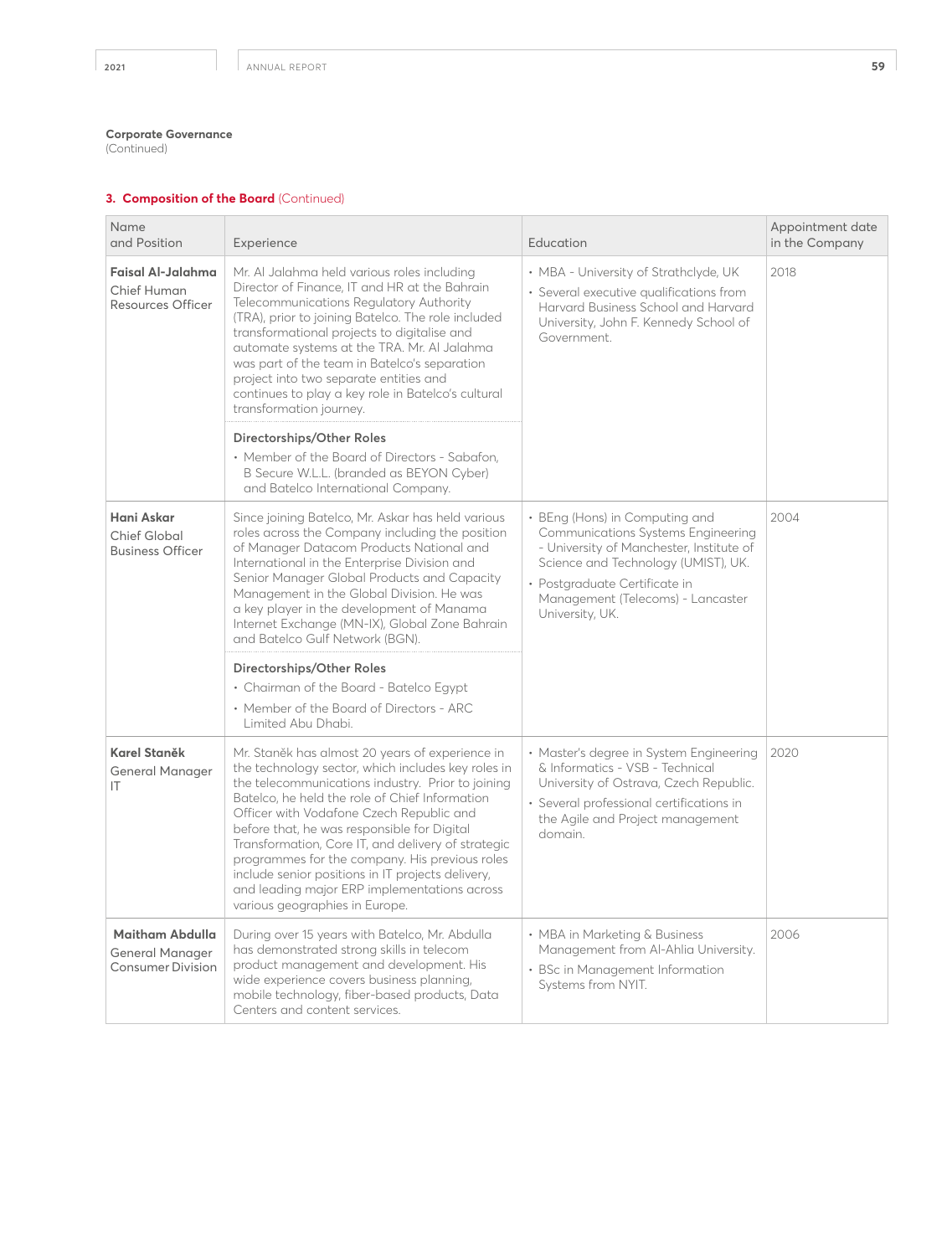(Continued)

| Name<br>and Position                                                          | Experience                                                                                                                                                                                                                                                                                                                                                                                            | Education                                                                                                                                                                  | Appointment date<br>in the Company |  |
|-------------------------------------------------------------------------------|-------------------------------------------------------------------------------------------------------------------------------------------------------------------------------------------------------------------------------------------------------------------------------------------------------------------------------------------------------------------------------------------------------|----------------------------------------------------------------------------------------------------------------------------------------------------------------------------|------------------------------------|--|
| <b>Shaikh Mohamed</b><br>Al Khalifa<br><b>Chief Digital</b><br>Growth Officer | Shaikh Mohamed was Head of Strategic<br>Projects, and ICT Business Development at the<br>Bahrain Economic Development Board prior to<br>joining Batelco. His role revolved around public<br>and private sector cloud adoption, Blockchain,<br>startups and enhancing infrastructure devel-<br>opment across the GCC. Previously, Shaikh<br>Mohamed was advisor to the Minister of Foreign<br>Affairs. | · Bachelor's degree in Politics -<br>American University, Washington DC.<br>• MSC in Middle East Politics - School<br>of Oriental and African Studies, UK.                 | 2020                               |  |
|                                                                               | Directorships/Other Roles<br>• Chairman of the Board of Directors - ARC                                                                                                                                                                                                                                                                                                                               |                                                                                                                                                                            |                                    |  |
|                                                                               | Limited Abu Dhabi, Batelco Financial Services<br>Company, Batelco Remittance Service and<br>Public Square (Public2) (branded as Beyon<br>Connect).                                                                                                                                                                                                                                                    |                                                                                                                                                                            |                                    |  |
|                                                                               | • Member of the Board of Directors - Umniah<br>Mobile Company PLC., Etihad Atheeb, Beyon<br>Solutions W.L.L, and B Secure W.L.L (branded<br>as Beyon Cyber).                                                                                                                                                                                                                                          |                                                                                                                                                                            |                                    |  |
|                                                                               | • Chairman of the Audit Committee - Umniah<br>Mobile Company PLC.                                                                                                                                                                                                                                                                                                                                     |                                                                                                                                                                            |                                    |  |
| Noora Sulaibeekh<br><b>General Counsel</b><br>and Board<br>Secretary          | Mrs. Sulaibeekh is a qualified Bahraini lawyer<br>specialized in Telecom, Media and Technology,<br>with over 14 years of international experience<br>within the telecom industry. Her previous roles<br>include the position of Group Legal Counsel at<br>Etisalat Group from 2013 to 2015 and prior to<br>that held the role of Group Legal Counsel with<br>Batelco from 2009.                       | • Master's degree in International<br>Relations and Sustainable<br>Development Law - Paris Sorbonne<br>University.                                                         | 2015                               |  |
|                                                                               | Directorships/Other Roles                                                                                                                                                                                                                                                                                                                                                                             |                                                                                                                                                                            |                                    |  |
|                                                                               | • Member of the Board of Directors of BTC<br>Sure Group, Batelco International Company,<br>Batelco Egypt, Batelco Middle East Company,<br>Batelco Financial Services Company, Batelco<br>Remittance Service and Public Square (Public2<br>(branded as Beyon Connect).                                                                                                                                 |                                                                                                                                                                            |                                    |  |
|                                                                               | • Member of Audit Committee - BTC Sure Group<br>Limited                                                                                                                                                                                                                                                                                                                                               |                                                                                                                                                                            |                                    |  |
| <b>Rashid Mohamed</b><br><b>General Manager</b><br>Network                    | Mr. Mohamed has more than 15 years' experi-<br>ence in telecommunications, having joined Batel-<br>co as a network engineer in 2005. He has held<br>key management positions in various divisions at<br>Batelco including Mobile Network development,<br>Fixed Operations as well as leading the Strate-<br>gy role for Network and IT to deliver the latest<br>digital technologies.                 | • Master's degree in Engineering &<br>Management from Northumbria<br>University, UK.<br>• BSc in Electronics & Communication<br>Engineering from Napier University,<br>UK. | 2005                               |  |
|                                                                               | Directorships/Other Roles<br>• Member of the Board of Directors - Umnigh<br>Mobile Company PLC., Fiber Tech Jordan and<br>BTECH Bahrain Technology Company Society.                                                                                                                                                                                                                                   |                                                                                                                                                                            |                                    |  |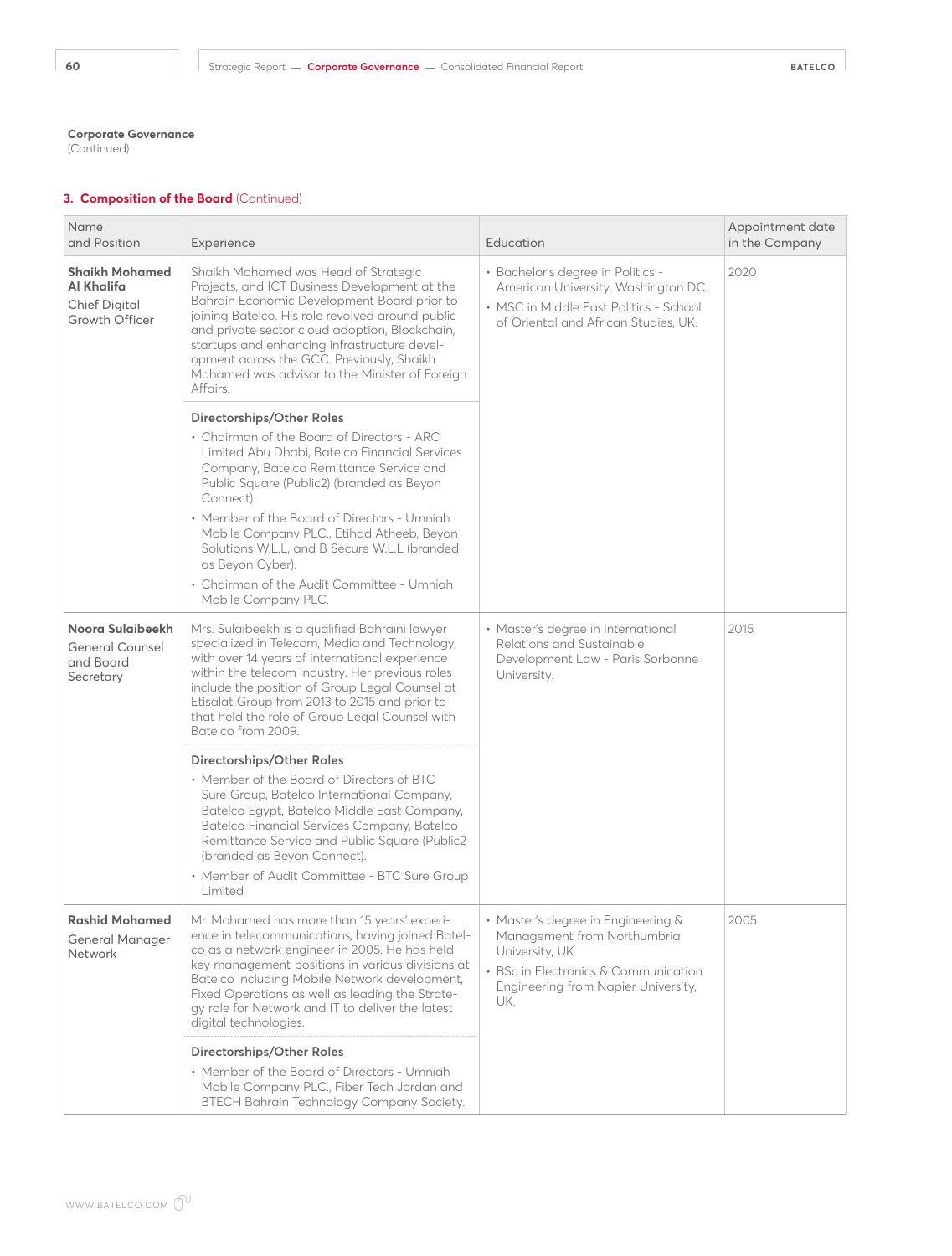(Continued)

#### **3. Composition of the Board** (Continued)

| Name<br>and Position                                            | Experience                                                                                                                                                                                                                                                                                                                                                                                                                                                                            | <b>Education</b>                                                                                                                                                                                                                                      | Appointment date<br>in the Company |
|-----------------------------------------------------------------|---------------------------------------------------------------------------------------------------------------------------------------------------------------------------------------------------------------------------------------------------------------------------------------------------------------------------------------------------------------------------------------------------------------------------------------------------------------------------------------|-------------------------------------------------------------------------------------------------------------------------------------------------------------------------------------------------------------------------------------------------------|------------------------------------|
| Saurabh Gupta<br>Chief Technology<br>and Information<br>Officer | Mr. Gupta worked with Vodafone for over 8 years<br>across UK, Germany, and Czech Republic where he<br>held the role of Chief Information Officer, before<br>joining Batelco. Previously, he spent over 10 years<br>with Unilever in India and the UK in a number of<br>technology delivery and management roles.<br>Directorships/Other Roles<br>• Member of the Board of Directors - BTC Sure<br>Group Limited, B Secure W.L.L (branded as Beyon<br>Cyber) and Beyon Solutions W.L.L | • Engineering degree - IIT (Indian<br>Institute of Technology) Roorkee.<br>• Post-graduate in Management - IIM<br>(Indian Institute of Management)<br>Ahmedabad<br>• Technology Excellence Programme<br>- Imperial College Business School<br>London. | 2020                               |

#### **Total Remuneration paid to the Key Executive Management for the year 2021**

The Company has a framework in place to monitor and evaluate the performance of the executive management and employees of the Company. An equitable and transparent system of limits and performance metrics is in place which is used to reward the employees of the Company for their accomplishments during the year. The executive management under the guidance of the Remuneration Committee is responsible for administering the employee performance process. The total of the top five key executive management compensation was recorded at BD 1,176,483 which includes salaries, benefits, allowances and increases.

## **4. External Auditors**

KPMG has had a presence in the Kingdom of Bahrain for nearly 50 years. From a small local accounting firm, founded in 1968 by university friends Jassim M. Fakhro and Hussain Kasim, KPMG in Bahrain has become one of the largest and most prestigious professional services firms in the country. KPMG in Bahrain employs over 300 professional staff and partners. They also provide clients a suite of locally supported Audit, Tax and Advisory services

| Name of the Audit Firm                                                                                                                                                                           | KPMG Fakhro    |
|--------------------------------------------------------------------------------------------------------------------------------------------------------------------------------------------------|----------------|
| Years of service as the Company's External Auditor                                                                                                                                               | Since 1993     |
| Name of the Partner in Charge of the Company's Audit                                                                                                                                             | Salman Manilai |
| The Partner's years of service as the partner in charge of the Company's audit                                                                                                                   | $2nd$ year     |
| Total audit fees for the financial statements for the year 2021 (BD)                                                                                                                             |                |
| Other special fees and charges for non-audit services other than auditing the financial statements for the year<br>2021 (BD) if any. In the absence of such fees, this shall be expressly stated |                |

#### **5. Board Committees Structure**

In line with the Code of Governance the Board have set up sub committees to oversee some of their responsibilities which are clarified in each Committee's charter, below is the Company's Board Committee's Structure:

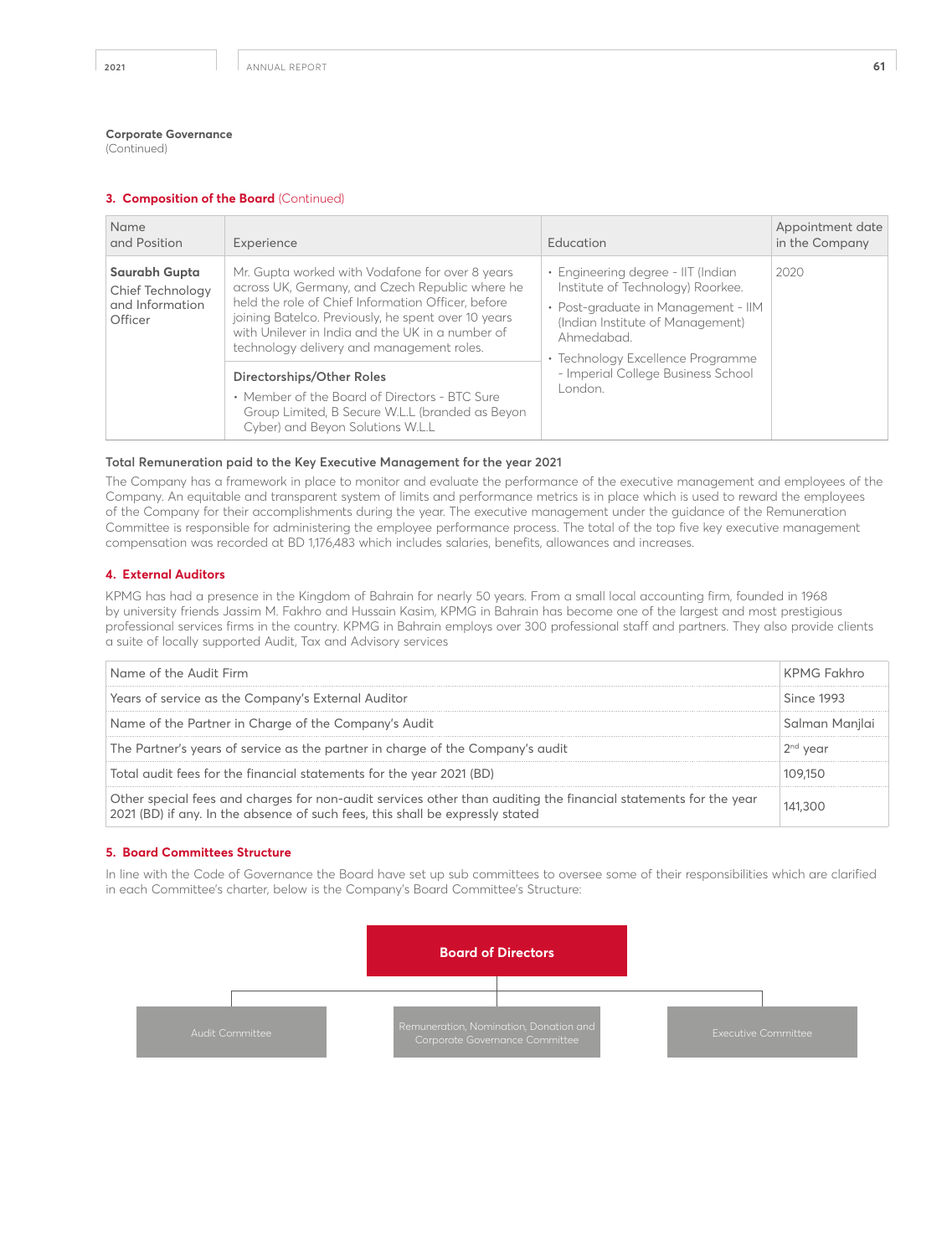(Continued)

## **5. Board Committees Structure** (Continued)

#### **Audit Committee**

As per the Charter of the Audit Committee, the Directors are required to meet at least 4 times in a given financial year to discharge its responsibilities effectively. During the year, the Audit Committee met on **4** occasions on the following dates:

|                                       | 16 Feb | 27 Apr | 28 Jul | הרו אי |
|---------------------------------------|--------|--------|--------|--------|
| Mr. Jean Christophe Durand (Chairman) |        |        |        |        |
| Mr. Abdulla Bukhowa (Deputy Chairman) |        |        |        |        |
| Sh. Ali Al Khalifa (Member)           |        |        |        |        |
| Maj. Gen. Ali AlNoaimi (Member)       |        |        |        |        |

## **Remuneration, Nomination, Donation and Corporate Governance Committee**

As per the Charter the Directors are required to meet at least 2 times in a given financial year to discharge its responsibilities effectively.

During the year, the Committee met on **4** occasions on the following dates:

|                                   | 10 Feb | 11 Apr | 8 Jun |  |
|-----------------------------------|--------|--------|-------|--|
| Sh. Abdulla Al Khalifa (Chairman) |        |        |       |  |
| Mr. Raed Fakhri (Deputy Chairman) |        |        |       |  |
| Mr. Khalid Taqi (Member)          |        |        |       |  |
| Ms. Fatema AlArayedh (Member)     |        |        |       |  |

#### **Executive Committee**

As per the Charter of the Executive Committee, the Directors are required to meet at least 4 times in a given financial year to discharge its responsibilities effectively.

During the year, the Executive Committee met on **9** occasions on the following dates:

|                                   | 15 Feb $\vert$ 23 Feb $\vert$ 22 Apr | 1 Jun | $27$ Jul | $\vert$ 16 Sep $\vert$ 27 Oct $\vert$ 2 Nov | 28 Nov |
|-----------------------------------|--------------------------------------|-------|----------|---------------------------------------------|--------|
| Mr. Raed Fakhri (Chairman)        |                                      |       |          |                                             |        |
| Mr. Khalid Tagi (Deputy Chairman) |                                      |       |          |                                             |        |
| Mr. Abdulla Alhammadi (Member)    |                                      |       |          |                                             |        |
| Mr. Ahmed Abdulrahman (Member)    |                                      |       |          |                                             |        |

#### **6. Corporate Governance Officer**

Batelco appointed Ms. Noor Bukamal as Corporate Governance Officer in December 2018; she has an MA in Human Resource Management.

#### **7. Details of any irregularities committed during the financial year**

Nil

## **8. Cash and in-kind contributions made by the Company during the year 2021**

The AGM last year approved a budget of BD 4.39M for the purpose of donation. The amount mentioned has been donated to different societies and causes that aimed to better the local community. Major contributions were given towards the Health, Community, Environment, Sports and Youth domains.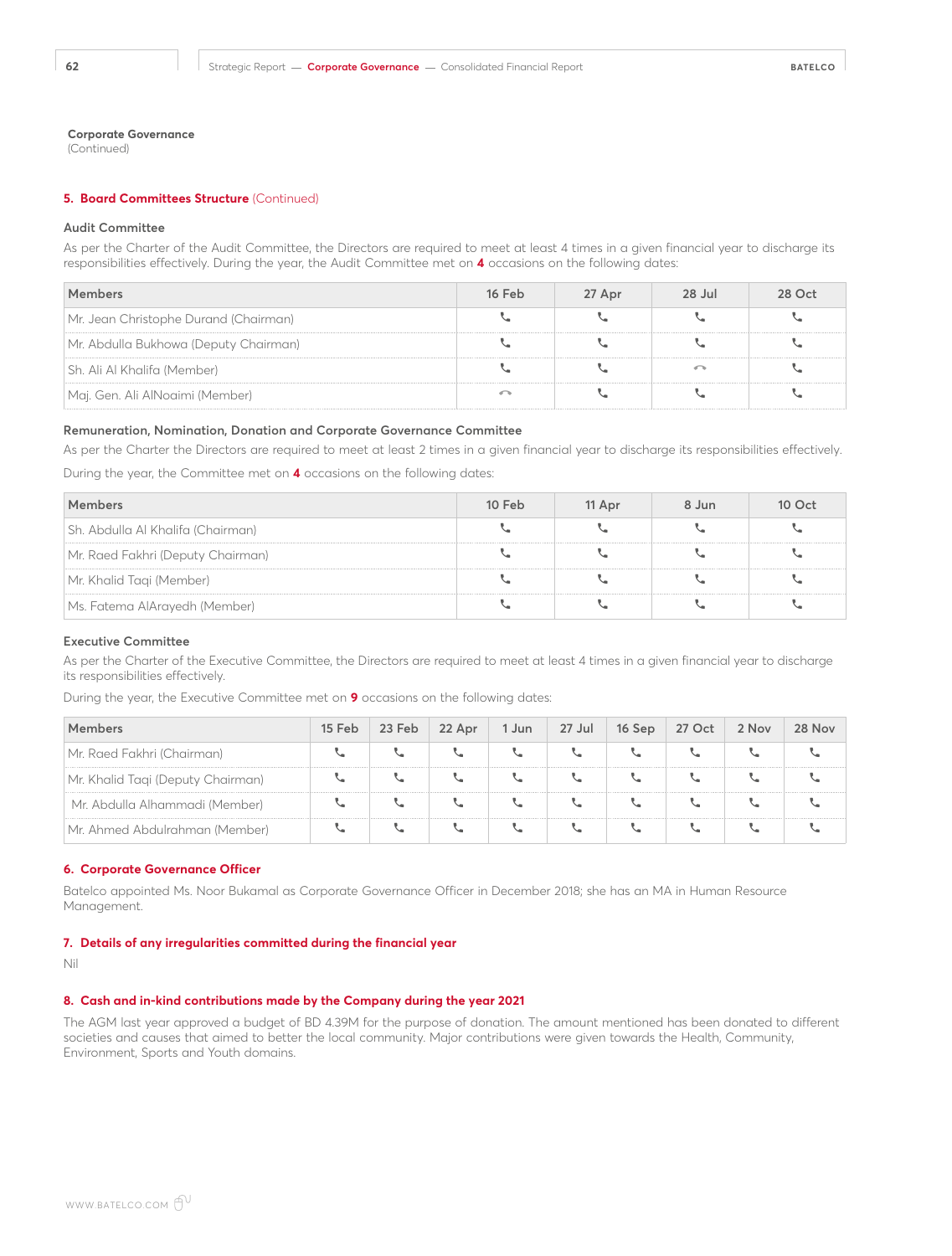(Continued)

## **9. Ownership Structure**

Batelco is a Public Listed Company which its share capital is owned by various Government, Organizations and the General Public from different regions. The Table below displays the details of the shareholders' equity and distribution:

| <b>Name</b>                   | Number of Shares<br>held | Percentage of<br>shares held | <b>vpe</b>                                              | Inseification                    |
|-------------------------------|--------------------------|------------------------------|---------------------------------------------------------|----------------------------------|
| Mumtalakat Holding Company    |                          | 36.67%                       | Government                                              | nco                              |
| Amber Holding Company         | / 64U H H H              |                              |                                                         |                                  |
| Social Insurance Organization | 337,835,705              | 20.31%                       | Government                                              | ncc                              |
| Public                        |                          |                              | Individuals, corporate,<br>government and organizations | Local, Gult, Arab<br>and Eoreian |

## **Shareholders who hold 5% or more of the Company's share capital as at 31/12/2021**

According to the Company's share register as at 31/12/2021, there is no individual that holds over 5% of the Company's share capital.

## **Shareholders Distribution by Size of Ownership**

The table below shows the distribution of Ownership of Batelco shares by Size of Ownership:

| <b>Shareholding Amount</b> | Number of Shareholders | Number of shares held | Percentage of shares held |
|----------------------------|------------------------|-----------------------|---------------------------|
| Less than 50,000           | 9.879                  | 31,980,775            | 1923%                     |
| 50,000 to 500,000          | 664                    | 91.427.077            | 5497%                     |
| 500,000 to 5,000,000       | 109                    | 141,258,020           | 8493%                     |
| More than 5,000,000        |                        | 1,398,534,128         | 84.087 %                  |
| Total                      | 10,644                 | 1,663,200,000         | 100%                      |

## **Significant events that occurred during the year 2021**

In 2021, Batelco has established five companies in which it owns a majority shareholding stake. The names of the established companies are as follows:

- 1) Batelco Financial Services Company B. S.C Closed
- 2) Public Square (Public2) Company B. S.C Closed
- 3) Batelco Remittance Service B. S.C Closed
- 4) B Secure Company W.L. L
- 5) Beyon Solutions W.L. L